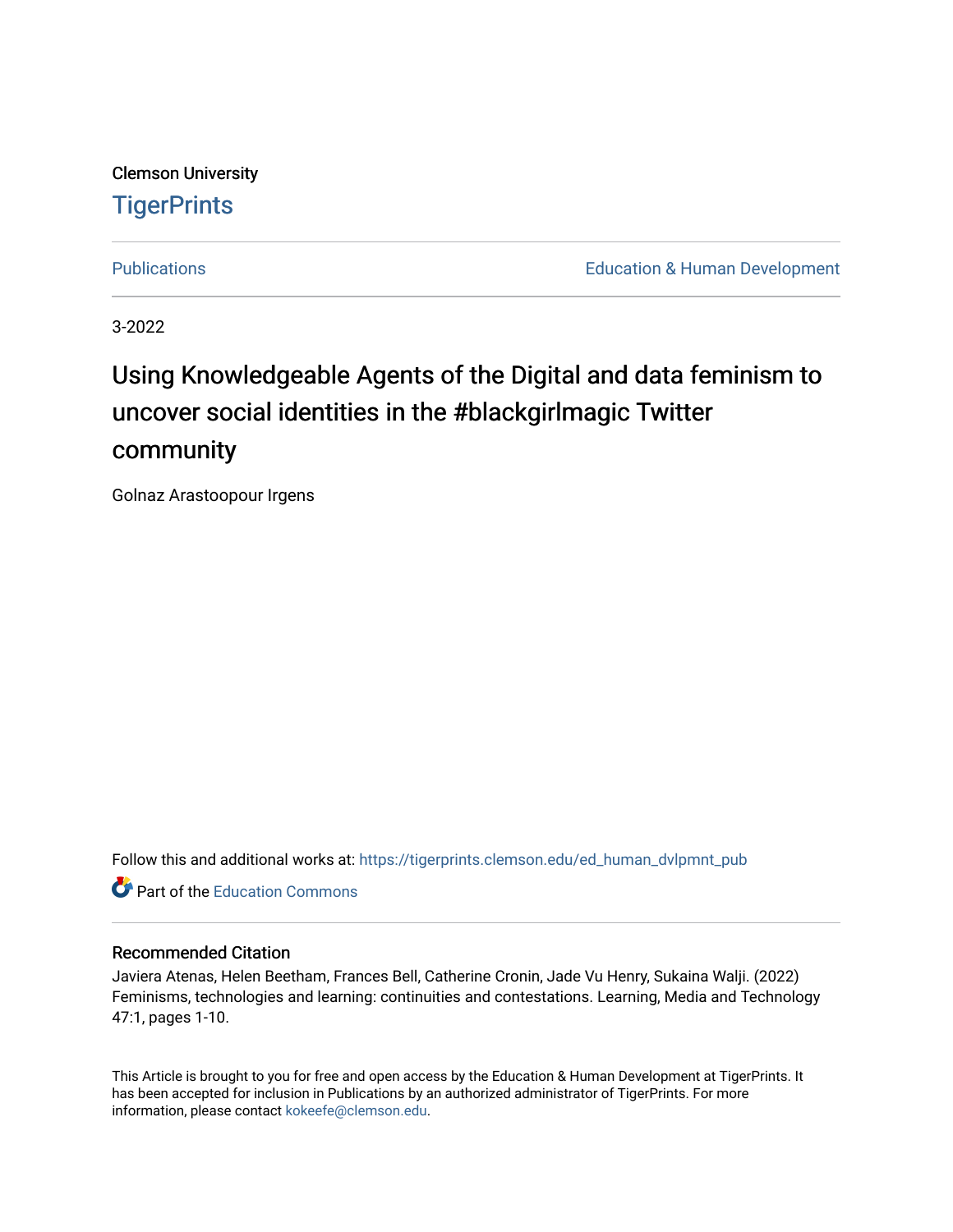LEARNING, MEDIA AND TECHNOLOGY 2022, VOL. 47, NO. 1, 79-94 <https://doi.org/10.1080/17439884.2021.2018608>

## **Using Knowledgeable Agents of the Digital and data feminism to uncover social identities in the #blackgirlmagic Twitter community**

Golnaz [Arastoopour Irgens](https://orcid.org/0000-0002-5308-3925)

Education and Human Development, Clemson University, Clemson, SC, USA

#### **ABSTRACT**

Online spaces have the capacity to be powerful informal learning and identity development spaces for marginalized communities. However, there is still much work to be done to uncover these complex social identities using ethical big data analyses. In this study, I draw on the theory of Knowledgeable Agents of the Digital, data feminism, and critical reflexivity practices to engage with a #blackgirlmagic Twitter dataset from 2016 to 2019. Using Epistemic Network Analysis, findings suggest that the #blackgirlmagic community self-defined their social identities around Black beauty, academic/professional accomplishments, and social justice. Because the women and girls of #blackgirlmagic were agentive in rewriting and sharing narratives of themselves, they were acting as knowledgeable agents of the digital. These findings may be useful for (1) uncovering other instances of knowledgeable agents from non-dominant populations and how they navigate a racialized and gendered society, and (2) providing suggestions for analyzing online big data through an ethical, intersectional feminist lens.

#### **ARTICLE HISTORY**

Received 1 March 2021 Accepted 3 December 2021

**KEYWORDS**

black feminist thought, social media, social identity, data feminism

**CONTACT** Golnaz Arastoopour Irgens  $\boxtimes$  [garasto@clemson.edu](mailto:garasto@clemson.edu) Education and Human Development,  $\boxdot$  Clemson University, Clemson, SC, USA

© 2022 Informa UK Limited, trading as Taylor & Francis Group

#### **Introduction**

#### *Overview*

Although social media has been shown to exploit human psychology, prioritize corporate interests, and reinforce discriminatory practices, such online spaces have the capacity to be powerful informal learning and identity development spaces for marginalized communities. One example is #blackgirlmagic, which began as a Twitter hashtag and became a social movement. After CaShawn Thompson created the hashtag in 2013, the #blackgirlmagic Twitter community became a representation of how Black girls and women cultivate digital spaces for celebrating each other, providing positive affirmations, and disrupting oppression. Studying digital spaces such as the #blackgirlmagic Twitter community provides stories of the lived racial and gendered experiences of Black women. Such stories inform curricular decisions, research, and policy reports to include the agentive nature of Black women's digital literacies and how they, and potentially other marginalized populations, navigate a racialized, gendered, and classist world (Lewis Ellison [2017](#page-16-0)).

However, studying digital spaces and analysing the large datasets that are collected from such spaces is a new research area and few resources exist to guide researchers in navigating ethical dilemmas in big data (Corple and Linabary [2020\)](#page-15-0). False assumptions about big data as disembodied, placeless, and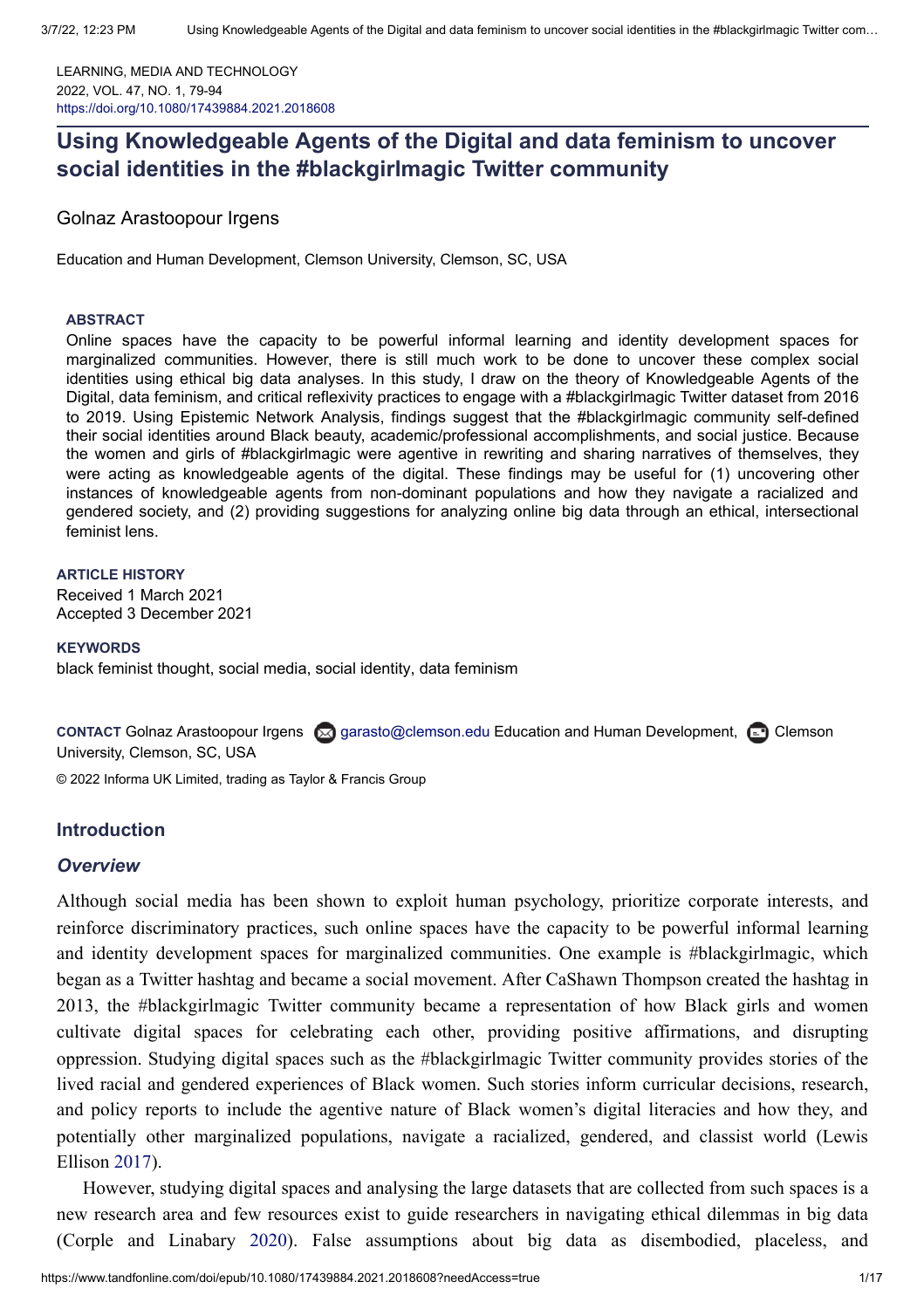deconceptualized contribute to misinformed scientific analyses. Even worse, these perceptions put marginalized populations further at risk by violating their privacy or replicating inequities in terms of obtaining data without regard for the population's goals, histories, and cultures (Mann [2014\)](#page-16-1).

In this study, I discuss converging and conflicting narratives around #blackgirlmagic in academia and popular discourse. Then, I draw on the theory of *Knowledgeable Agents of the Digital* (Lewis Ellison [2017](#page-16-0)) to engage with a #blackgirlmagic Twitter dataset from 2016 to 2019 using the Epistemic Network Analysis tool (Marquart et al. [2019\)](#page-16-2) and methods inspired by *critical reflexivity* (Corple and Linabary [2020](#page-15-0)) and *data feminism* (D'Ignazio and Klein [2020](#page-15-1)). My analysis focused on the social identities that emerged from the language used in tweets and how these identities provided further understanding of Black girls and women as agents of change in digital and non-digital contexts. My research question in this study was, what are the social identities that emerge from the language used in #blackgirlmagic tweets?

#### *#Blackgirlmagic origins, influence, and contentions*

The #blackgirlmagic Twitter community began in 2013 when CaShawn Thompson created the hashtag. Since then, over one million #blackgirlmagic tweets have been posted promoting positive images and achievements of Black women. Thompson explained that she was frustrated by the way Black women were negatively portrayed in the media and wanted to change the narrative (Flake [2017\)](#page-15-2). In an interview with the *Los Angeles Times*, Thompson stated, 'I say "magic" because it's something that people don't always understand. Sometimes our accomplishments might seem to come out of thin air, because a lot of times, the only people supporting us are other black women' (Thomas [2015](#page-16-3)).

Although the intention of the hashtag was a positive one, conflicting narratives exist in academic and popular discourse. Chavers ([2016\)](#page-15-3) warned that the term 'magic' suggests that Black girls and women are something other than human and that the term is 'constricting, rather than freeing.' Chavers maintains that the term perpetuates oppressive images of a 'strong black woman archetype,' a stereotype that embodies false and harmful ideas such as that Black women feel less pain than others (Foster [2016](#page-16-4)). Similarly, Adams-Bass and Bentley-Edwards [\(2020](#page-15-4)) theorize Black Girl Magic as a coping mechanism for Black girls to navigate the complexities of racism and sexism as adolescents but caution that the public celebration of magic and the social media shorthand may diminish the challenging inequities that Black girls face.

In contrast, nine-year old Donato-Sapp [\(2020](#page-15-5)) published an article that contained a poem titled *Black Girl Magic is a Glorious Gift*. Her poem included the phrases 'You have Black Girl Magic and then some' and 'Knowing how to use Black Girl Magic is the difference between success and failure,' suggesting that 'magic' is one form of resilience for Black girls drawing on specific cultural knowledge. Donato-Sapp's poem also contains many action phrases such as 'Change the things you cannot accept,' 'Step up and say something,' and 'The march continues,' suggesting that 'magic' embodies Black girls as agents of change against oppressive structures. Similarly, Ladson-Billings [\(2017](#page-16-5)) argues that Black women 'are so much more than magic.' She claims that 'magic' is about Black women's abilities to 'feed families, keep roofs over their children's heads, and maintain dignity in the face of a society that despises them for both their race and their gender' (2). She describes the oppression Black women face:

Magic is the ability to persevere despite being rendered invisible. Magic is setting your own standard of beauty while every representation of beauty displayed to you from the time you are a little girl is the antithesis of your skin color, your size, your hair texture, your nose, your lips, and your hips (3)

Toliver [\(2019](#page-17-0)) claims that the term 'magic' provides a lens for the flexibility and creativity needed to survive various oppressions. Similar to Afrofuturism ideas, 'magic' allows imagination around what could have been and could be, to embrace identity fluidity, and to challenge normativity. Taken altogether, the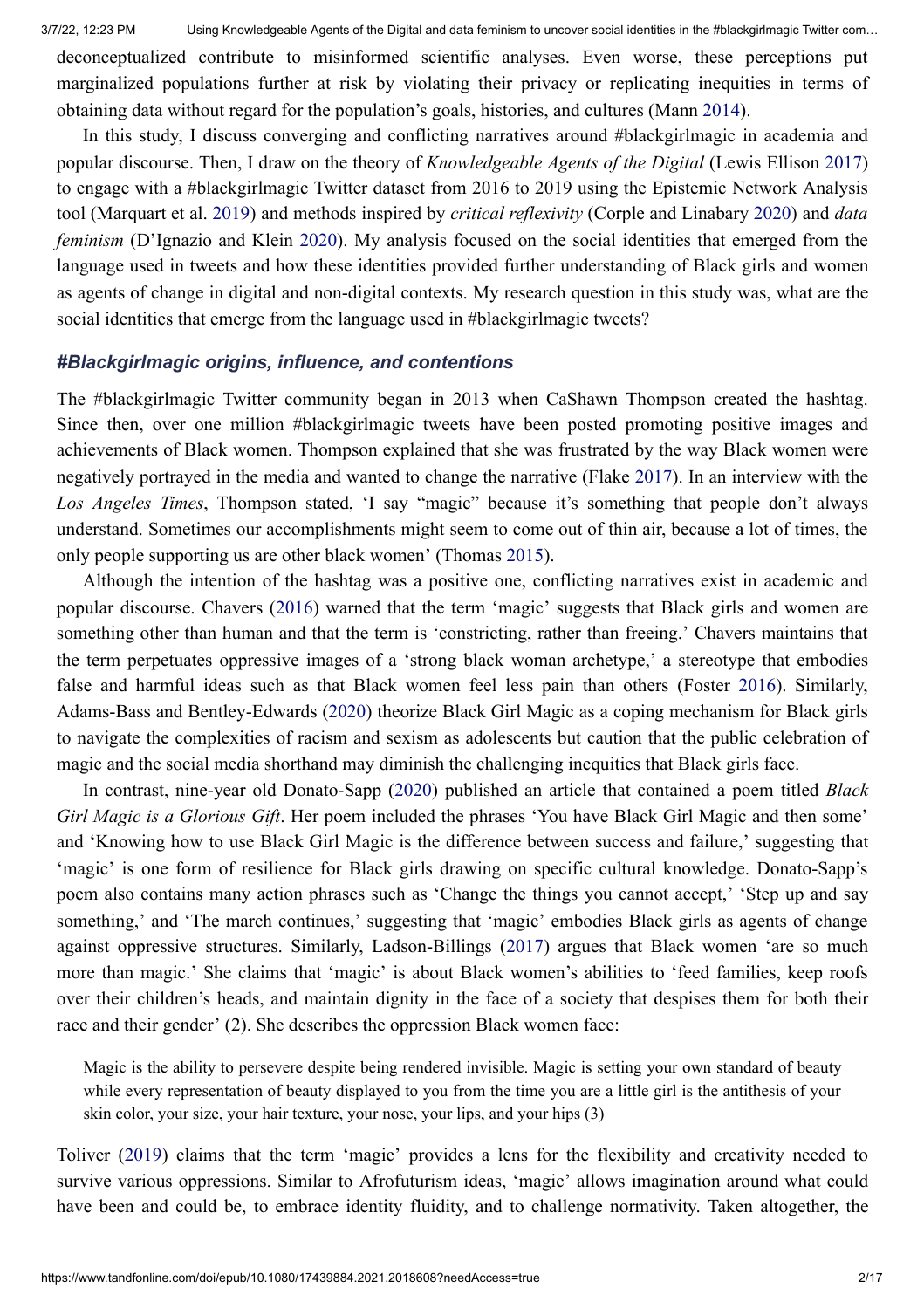current discourse suggests there is still much work to be done to uncover the complex social identities within the #blackgirlmagic digital space (Hay, Farrugia, and Smith [2018](#page-16-6)).

#### *Social identity development and hashtag usage in digital spaces*

Social identities are developed collectively from group membership (Tajfel [2010](#page-16-7)). On Twitter, long-term and sustained use of a hashtag is a way to develop a collective social identity in the digital world across time that can appeal to a population beyond those who use it (Gonzalez [2020](#page-16-8)). Konnelly ([2015\)](#page-16-9) claims hashtags are 'crucial arenas in which activists can foster reciprocal ties of solidarity and commitment, clarify their understandings of who they are, what they stand for, and who the opposition is.' The use of the hashtag allows users to initiate communication, self-direct the changing collective identity of the group, and promote the perspectives of those who are socially and politically marginalized (De Kosnik and Feldman [2019](#page-15-6)).

For example, hashtag usage on Twitter promotes Black voices and places a stronger focus on Black issues and perspectives (Duthely [2017\)](#page-15-7). In the #blackgirlmagic community, Black girls and women are not only creating and projecting an ideological affiliation but are also discovering, communicating, and sharing ideas with other Black girls and with the public. Thus, the hashtag supports a space for social identity development but also a space in which Black girls and women are sharing and creating knowledge.

#### *Black feminist thought and knowledgeable agents of the digital*

Black feminist thought (Collins [2002](#page-15-8)) privileges Black women's knowledge and represents their experiences as relevant and meaningful against historic and modern oppression. Black feminist research explorations run counter to dominant, White male epistemologies and include core ideas around work, family, motherhood, sexuality, and political activism grounded in Black women's lived experiences. Moreover, Black feminist thought promotes self-definition and self-valuations by African American women through ongoing dialogue, action, and advocacy against oppression. This approach fights against deficit perspectives which assume that individuals have inherent intellectual, cultural, and behavioral deficiencies and ignore the unjust systemic conditions that (re)perpetuate inequities (Gorski [2011](#page-16-10)). This harmful research perspective reinforces hegemonic structures that privilege a single dominant way of existence. For example, a researcher with a deficit perspective asks questions such as, '*Why don't* Black women do x, y, and z?' In contrast, a Black feminist researcher asks questions such as, '*How* do Black women do x, y, and z?'

Lewis Ellison and Kirkland [\(2014](#page-16-11), [2017](#page-16-0)) extend Collins's [\(2002](#page-15-8)) viewpoint to explore how Black women situate themselves in digital spaces that are fundamentally racialized and gendered. Lewis Ellison and Solomon (Lewis Ellison [2019;](#page-16-12) Lewis Ellison and Solomon [2019](#page-16-13)) embrace *counter-storytelling* as a way to explore and honor Black experiences in the digital world. Counter-stories stand in opposition to dominant stories of privilege, resist and challenge oppression and supremacy, and recognize marginalized voices. Specific to Black women's experiences in digital spaces, Lewis Ellison [\(2017](#page-16-0)) proposes the Knowledgeable Agents of the Digital framework and argues that Black women are agentive in rewriting narratives and images of themselves in digital and non-digital spaces. Her framework consists of seven components: embody self, disrupt oppression/inequities/injustices, possess power/advocacy, make meaning of lived experiences, create intersectional settings race/gender/class, foster agency, and reaffirm/self-define. This theoretical stance can be used to teach race and social justice from a non-deficit perspective and through Black women's digital literacies and experiences. However, in using this framework, Lewis Ellison recommends that educators and researchers be reflexive and think about their own perspectives, how their work matters to Black women, and how their work will shape the portrayal of Black women.

### *Applying intersectional feminist methodologies to online big data analytics*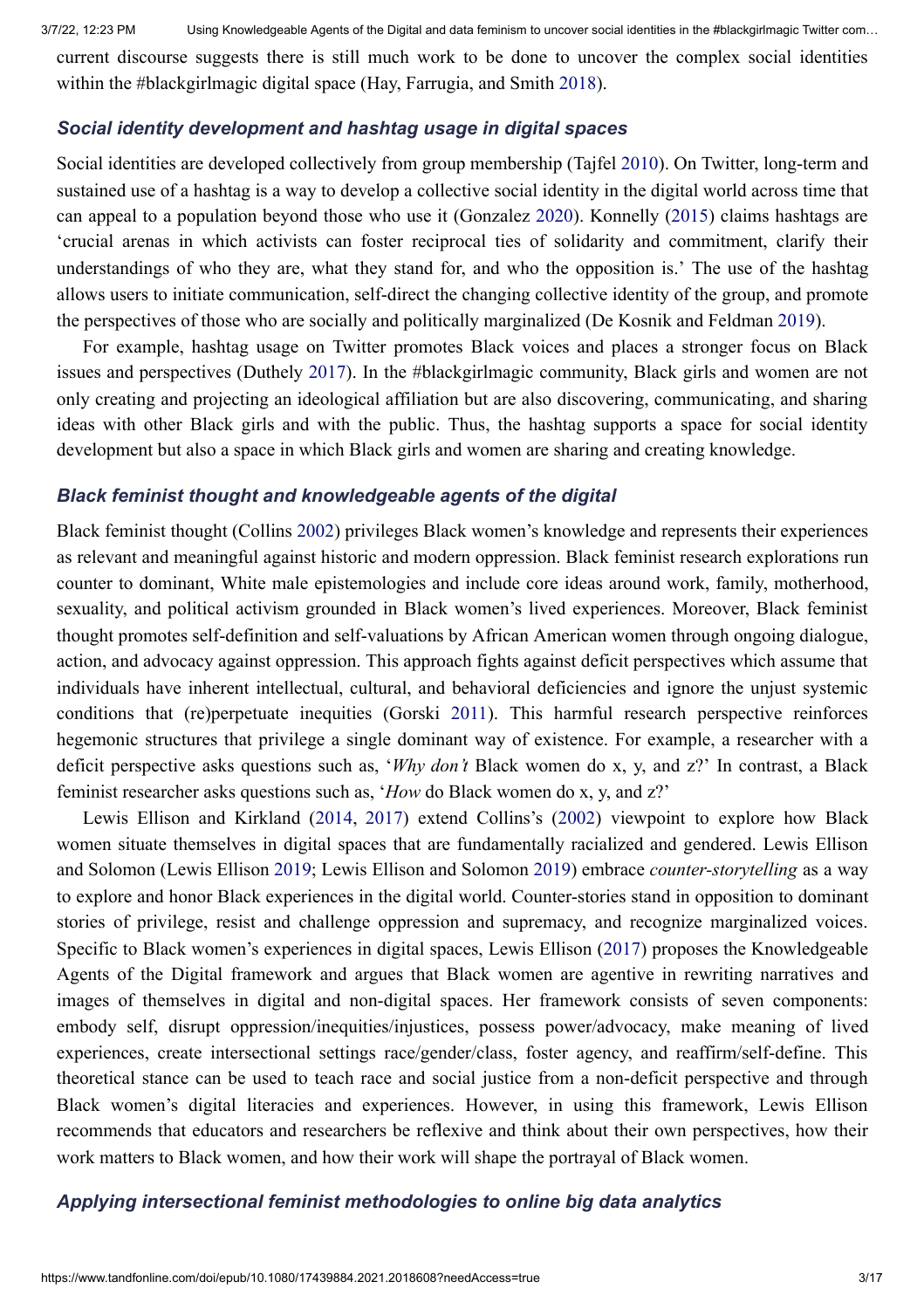In recent years, feminist researchers have applied reflexive methodologies to online big data and social media datasets. The sheer amount of rich data captured in online digital spaces provide new insights into how people exist and interact. Morrow, Hawkins, and Kern [\(2015](#page-16-14)) argue that as the boundaries between online and offline environments continue to blur, face-to-face data collection is not inherently more authentic or valid than online data. However, new environments for learning and social interaction require a re-evaluation of how online data are collected, handled, and evaluated. For example, although many institutional review boards consider publicly available social media data as non-human subject data, researchers are questioning this conclusion as the data is inherently produced by and about humans (Zimmer [2010;](#page-17-1) Metcalf and Crawford [2016;](#page-16-15) Ravn, Barnwell, and Neves [2020\)](#page-16-16).

In particular, Corple and Linabary ([2020\)](#page-15-0) reframe digital contexts as situated spaces that are constructed by a web of human bodies, materiality, and power structures. The researcher is a member of this situated web as they interact with the data created from others in a digital space. Through this interaction, the researcher constructs knowledge through their own lens and this knowledge is inherently situated within their intersecting identities of race, gender, class, and the research tools they choose to use. Corple and Linabary [\(2020](#page-15-0)) argue for researchers to acknowledge this situated and partial 'view from somewhere' (Haraway [1988\)](#page-16-17) when conducting science and engage in *critical reflexivity* during big data analyses. Critical reflexivity involves 'interrogating the ethical decisions researchers make at each stage of the research process and laying them bare before others' (p 162). The authors suggest that researchers reflect on the accessibility of online data gathering and the embodied, situated nature of the participants embedded in the datasets. Some practical recommendations include documenting choices about what data are collected, why such data are necessary and ethical to collect, whether there was cleaning of the data and why, and what vulnerabilities the data may produce when analyzed, published, or combined with other data.

Relatedly, D'Ignazio and Klein ([2020\)](#page-15-1) present a *data feminism* approach to data science that calls for (1) attending to the oppressive inequities related to data science practices and (2) using data science practices to challenge and change such oppression for marginalized populations. Central to their framework is how categories of race, class, gender, sexuality, class, ability, ethnicity, age, geography, and other identities are interrelated and shape systems of privilege and oppression. This concept of *intersectionality* can be used as an analytic tool to understand social inequities through the interactions among various categories of power, as opposed to examining race or gender in isolation (Collins and Bilge [2020\)](#page-15-9). Briefly, the role intersectionality plays in data feminism is to promote data scientist reflexivity in a way that challenges power dynamics and hierarchies, centers humanity and dignity, and breaks down traditional binaries to embrace pluralism and contextuality. This reflection should be made transparent and is one that is continually revisited before, during, and after the big data research project.

In practice, however, the reflexive process of making sense of human-produced online data is complex and riddled with tensions. For example, Patterson [\(2018](#page-16-18)) tells her story of analysing video data voluntarily posted by *YouTube* users and questioning her work along the way. She obtained publicly available *YouTube* videos to analyse the educational experiences of bi-racial youth. A main tension was that of not being able to speak to and build relationships with the participants in the same way as face-to-face research. Upon reflecting on whether it was ethical to continue the research, she noted, 'I had to make a decision about whether or not I was okay with the power dynamics as they were and with my attempts to disrupt them through adoption of a particular theoretical framework that influenced my methodological choices' (762). Although admittedly uncomfortable, Patterson found a way to balance her interests as a researcher with approaches that humanized her participants.

One technique that Patterson applied was to refer to her participants as *informants*. Although the *YouTube* users made their videos publicly available, they did not consent to participation in the study. Thus, the term informant was more fitting to the ways in which the users were engaged in the study. Another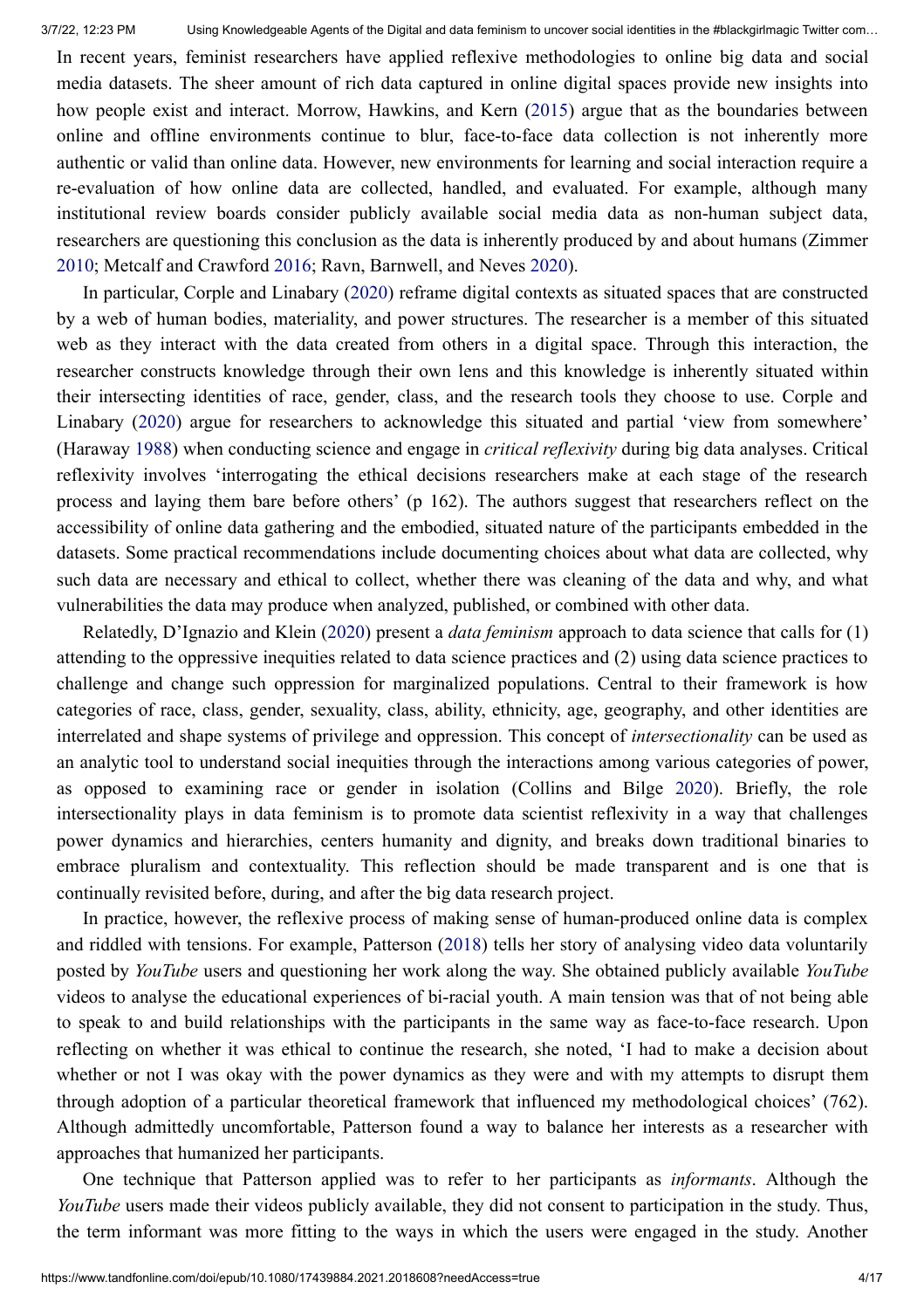creative practice that Patterson employed was to imagine interactions with her informants. Patterson described, 'I imagined my informants coming alive off of the computer screen and watching me as I paused and rewound their videos over and over … in a quest to add to my understanding of their perspectives' (762). Although she did not interact with her informants in a traditional manner, she interacted with their produced artifacts and engaged in practices that allowed the data to speak to her and for her to speak back to the data. Finally, in some ways, Patterson felt a higher level of intimacy with her informants than with previous participants. In online digital spaces, users may choose to share details that they may otherwise not share in an offline space, supporting conclusions by Morrow, Hawkins, and Kern ([2015\)](#page-16-14) that online spaces can be viewed as simultaneously public and private and that this dichotomy breaks down when critically reflecting on online big data analyses.

#### **Methods**

#### *Study overview and research questions*

In this study, I used critical reflexivity (Corple and Linabary [2020\)](#page-15-0) and data feminism (D'Ignazio and Klein [2020\)](#page-15-1) to analyse tweets from the #blackgirlmagic community. Because I had no face-to-face interaction with the authors of the tweets, I described them as informants in my study (Patterson [2018](#page-16-18)). My analysis was framed by Knowledgeable Agents of the Digital (Lewis Ellison [2017\)](#page-16-0) as I explored how Black women were agentive in rewriting narratives and images of themselves in this digital space. My research question that guided this analysis was, what are the social identities that emerge from the language used in #blackgirlmagic tweets?

#### *My positionality and relationship with the research*

Rather than classify myself as an insider or an outsider to the participant group, I rethink the insider/outsider dichotomy as a continuum with multiple dimensions in which the researcher shifts depending on the context (Mercer [2007\)](#page-16-19). In what follows, I describe my identities, ideologies, and experiences that shaped this research.

I am a 36-year-old, upper-middle class, cis-straight, Iranian American woman; I am not Black. I am a Twitter user and have been a follower of #blackgirlmagic for three years, but I have never posted using the hashtag. My choice to conduct this research was influenced by my identity as an Iranian American woman and child of immigrant parents. Although 'legally White,' Iranian Americans exist on the outer limit of whiteness as our names, languages, cultures, Islamic associations, and brown bodies are othered by European Americans and dominant populations (Maghbouleh [2017](#page-16-20)). Thus, I have experienced oppression and have felt like an ethno-racial outsider similar to the Black girls and women in this study; however, we are members of distinctive diasporas and have different oppressive histories and experiences.

As a woman in the male-dominated field of computational data sciences, I have experienced subtle and blatant sexism. In my career trajectory, I have had a limited number of mentors and models that fit my lifestyle as a woman and mother. Facing such personal adversities has made me more attune to the broader issues within data science, including unethical digital data collection, privacy violations, and algorithm bias and discrimination. Learning about such issues has motivated me to push forward scholarship in ethical data analyses and to promote how big data analyses can support and lift up those who are marginalized. I believe that acknowledging our positionalities, working through tensions, and engaging in reflexive practices facilitates the goal of practicing feminist data science (D'Ignazio and Klein [2020\)](#page-15-1) through situated knowledge and a 'view from somewhere' (Haraway [1988](#page-16-17)).

#### *Data collection and analysis*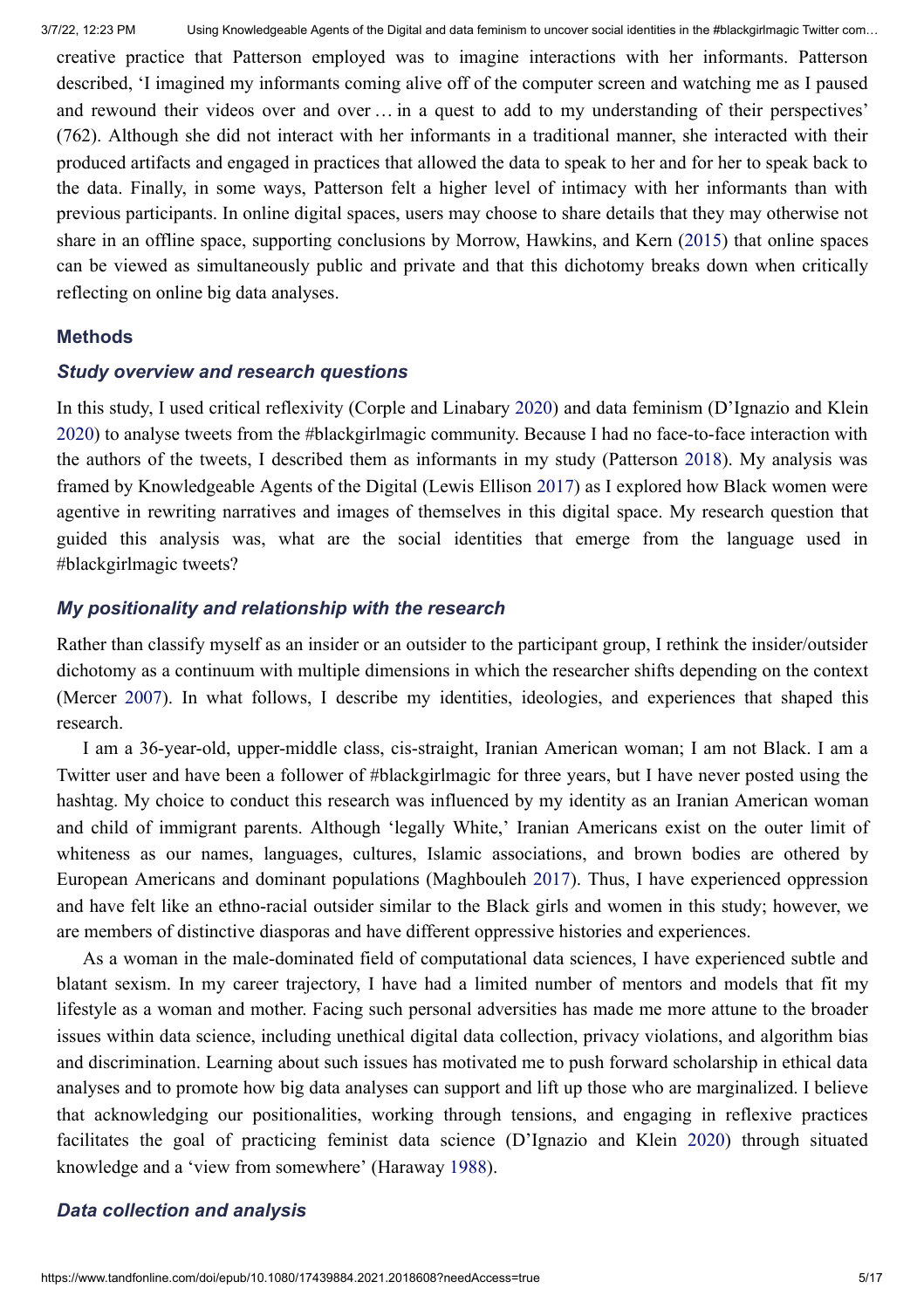[Using the Python programming language, I downloaded a package called Twint \(Twintproject/Twint \[2017\]](#page-17-2) 2021), which allows for downloading tweets and other related information. I wrote a programming script to collect all tweets with the hashtag #blackgirlmagic from Twitter, which resulted in a dataset of 846,162 tweets from January 2014 to December 2019. The dataset contained the text of tweets, date, time, usernames, names, number of replies, number of likes, number of retweets, and geolocations. For this analysis, I chose to use tweets from 2016–2019 because these years had approximately 200,000 tweets each year and was when the hashtag gained significant popularity. Before 2016, the total number of tweets per year was less than 20,000 and did not affect the analysis. I cleaned the dataset by removing emojis and html tags from the text of the tweets. The final dataset totalled 808,790 tweets.

To analyse the tweets, I used a thematic analysis and a computational analysis. First, I read through the text of all the tweets and viewed a sample of the links and photos. Based on this initial reading, I determined a set of broad themes (Braun and Clarke [2006](#page-15-10)). These themes were patterns that were seen over and over again in the data and gave shape to the social identities developing in this Twitter community.

Then, using the R statistical programming language, I computed word frequencies, how often each word appears in the dataset. Then, I identified words that appeared at least 1000 times in the data and went back to the data to read the context of these frequently occurring words. Using R's tidytext package (Silge and Robinson [2016](#page-16-21)) I also computed a list of frequently occurring bigrams, which are pairs of words that appear together, and a topic analysis, which identifies groups of words that appear used together in the dataset. The bigram and topic analysis allowed me to explore how groups of words were used most often together in tweets.

Using both the computational analysis and thematic analysis, I determined a set of codes ([Table 1](https://www.tandfonline.com/reader/content/17f67731575/10.1080/17439884.2021.2018608/format/epub/EPUB/xhtml/t0001.xhtml)) that appeared in the data. Because the dataset contained over 800,000 tweets, I created a list of keywords and keyphrases using regular expressions, a specified pattern that searches and matches words and phrases. I used this list to automate the coding scheme. Each tweet was tagged with one or more codes if a word or phrase matched the given list. I read random samples of tweets that were tagged for each code and revised as necessary to reach theoretical saturation. About 63% of the dataset was coded for the nine codes listed. Not all tweets were coded because (1) sometimes the hashtag was spammed with marketers or bots who posted multiple times, (2) many tweets contained images and limited text, and (3) the keywords and keyphrases were not exhaustive, and although I was thorough in my reading, there were undoubtedly some tweets that went unidentified.

| Code                            | Definition                                                                                                                                                                  | Examples of keywords                                              |
|---------------------------------|-----------------------------------------------------------------------------------------------------------------------------------------------------------------------------|-------------------------------------------------------------------|
| Body and<br>Hair                | Referencing Black women's bodies and hair                                                                                                                                   | makeup, natural hair,<br>melanin, dark skin,<br>ebony, thick, fro |
| Family                          | Identifying family members such as sisters or mothers. Also includes<br>the use of 'sister' or 'fam,' which may not indicate a blood<br>relationship but a cultural kinship | mother, sister, aunt,<br>ancestor                                 |
| Economics                       | Referencing black-owned businesses, entrepreneurship, or<br>advertising a product                                                                                           | buy black, marketing,<br>business, girl boss                      |
| Academic<br>and<br>Professional | Referencing an academic or professional endeavor or<br>accomplishment                                                                                                       | college student, poet,<br>singer, rapper,<br>education, phd       |
| Heritage                        | Referencing Black heritage, for example referring to an African or<br>Caribbean country or to a historic Black event                                                        | africa, black art, nigeria,<br>juneteenth                         |
| Social<br>Justice               | Referencing injustice towards Black women and men. For example,<br>referring to #blacklivesmatter or #metoo                                                                 | black lives matter, woke,<br>feminist, racism                     |

**Table 1**. Coding scheme for #blackgirlmagic tweet texts with a subset of keywords or keyphrases that were used to automatically code the dataset. ([Table](https://www.tandfonline.com/reader/content/17f67731575/10.1080/17439884.2021.2018608/format/epub/EPUB/xhtml/t0001.xhtml) view)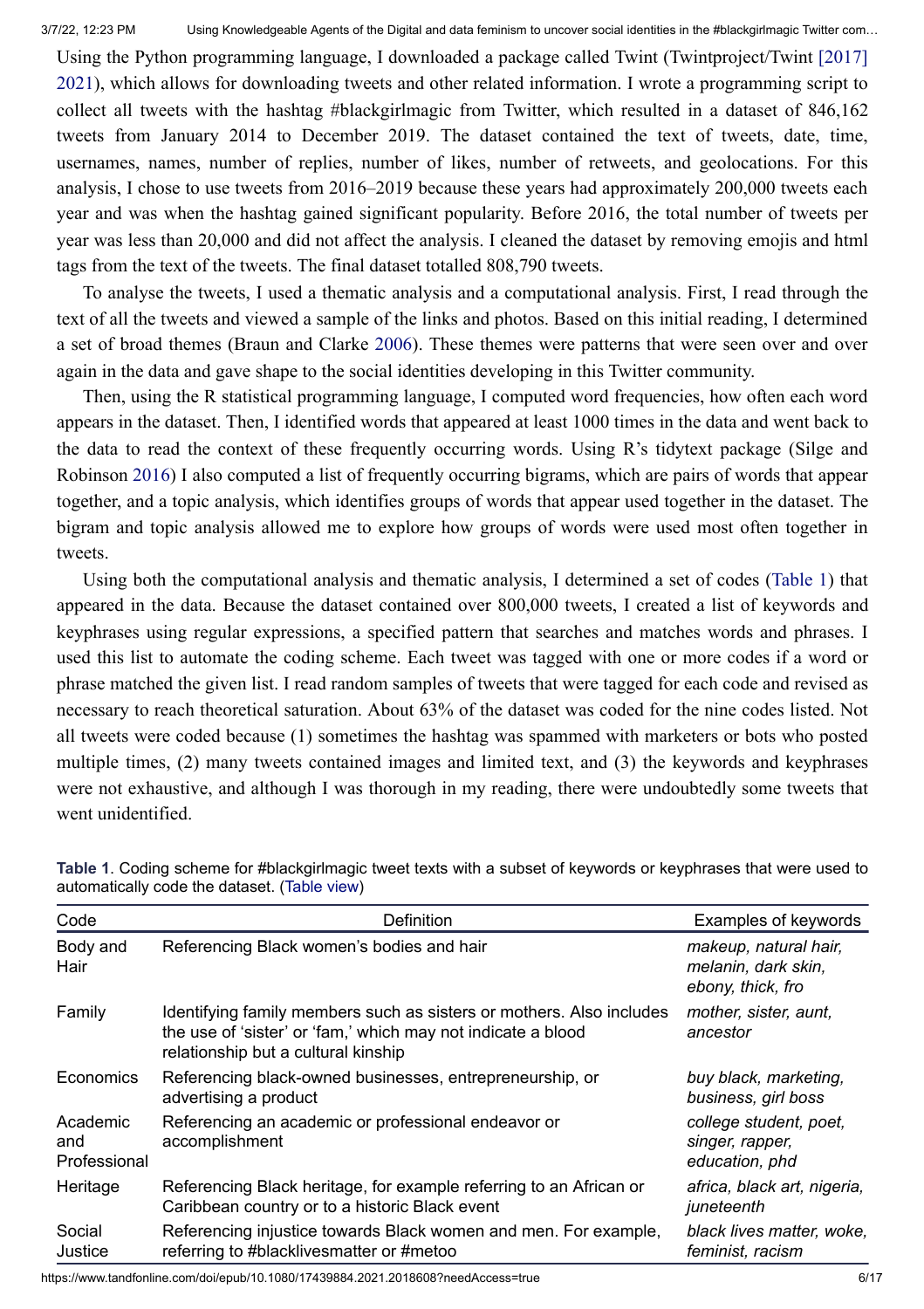| Code                             | <b>Definition</b>                                     | Examples of keywords                                   |
|----------------------------------|-------------------------------------------------------|--------------------------------------------------------|
| Media<br><b>Figures</b>          | Referencing a popular Black woman figure in the media | Beyonce, Issa Rae,<br>Rihanna, Solange,<br>Oprah       |
| Affirmation<br>and<br>Positivity | Words of affirmation, positivity, or celebration      | excited, fabulous,<br>goddess, joy, flawless,<br>yasss |
| Power and<br>Pride               | Words of pride, power, or strength                    | proud, strong,<br>inspiration, strength,<br>star       |

After the dataset was coded for the nine codes, I computed the number of occurrences of each code in the entire dataset to compare the frequencies of all codes. Then, I used Epistemic Network Analysis (Arastoopour, Chesler, and Shaffer [2014;](#page-15-11) Arastoopour et al. [2016;](#page-15-12) Shaffer and Ruis [2017\)](#page-16-22) to model the cooccurrences of the codes, which served as a proxy for developing complex social identities. Epistemic Network Analysis (ENA) measures the connections between codes by quantifying the co-occurrence of those codes within a defined stanza. Stanzas are collections of lines such that the lines within a stanza are assumed to be related. Once the size of a stanza is identified, for any two codes, their strength of association is computed based on the frequency of their co-occurrence within each stanza in the dataset. In this dataset, a line was identified as one tweet, and a stanza was identified as all the tweets by one user in one day. Each stanza was then modelled as a node-link network visualization in which the nodes represented the codes, and the weighted links represent how many times codes co-occurred together (See Arastoopour Irgens et al. [2020](#page-15-13) for a mathematical explanation on how the weighted links are calculated). In this study, I accumulated all the stanzas together to create one network visualization that represented a summation of all the tweets in the dataset to measure the collective social identity of the users of the hashtag.

The ENA tool (Marquart et al. [2019\)](#page-16-2) allows the researcher to visualize large sets of coded qualitative data to understand the relationships among the codes, not just examine the codes in isolation. Thicker links in the weighted network represent codes that co-occur often, and thinner links represent codes that co-occur less often. These networks reveal macro-level interpretations of the relationships among the coded data. At the same time, ENA provides a micro-level interpretation, as the researcher can identify which utterances contributed to the formation of that link. By viewing exactly where the discourse data contributes to the visualization, the researcher can 'close the interpretative loop' between the qualitative and quantitative approaches (Shaffer [2017](#page-16-23)). Because of this integrated approach, the researcher can reflect on discourse data in new ways and augment their analysis to tell participant stories that they could not tell before without the ENA visualizations (Arastoopour Irgens [2019](#page-15-14)).

#### *Data Ethics and privacy*

Because I did not have permission from the Black girls and women of #blackgirlmagic on how to use their tweets, I chose to not provide searchable information about the users, such as direct quotes or usernames. I did not want to put a vulnerable population further at risk for surveillance or harassment. Thus, to represent my findings without compromising the safety of my informants, I selected representative elements from all informants and composed a blended representation of the tweets. I employed Markham's ([2012\)](#page-16-24) method of creating *composite accounts* to convey my knowledge and analysis of the tweets while protecting the privacy and anonymity of the users of the #blackgirlmagic hashtag.

#### **Results**

#### *Occurrences of codes over time*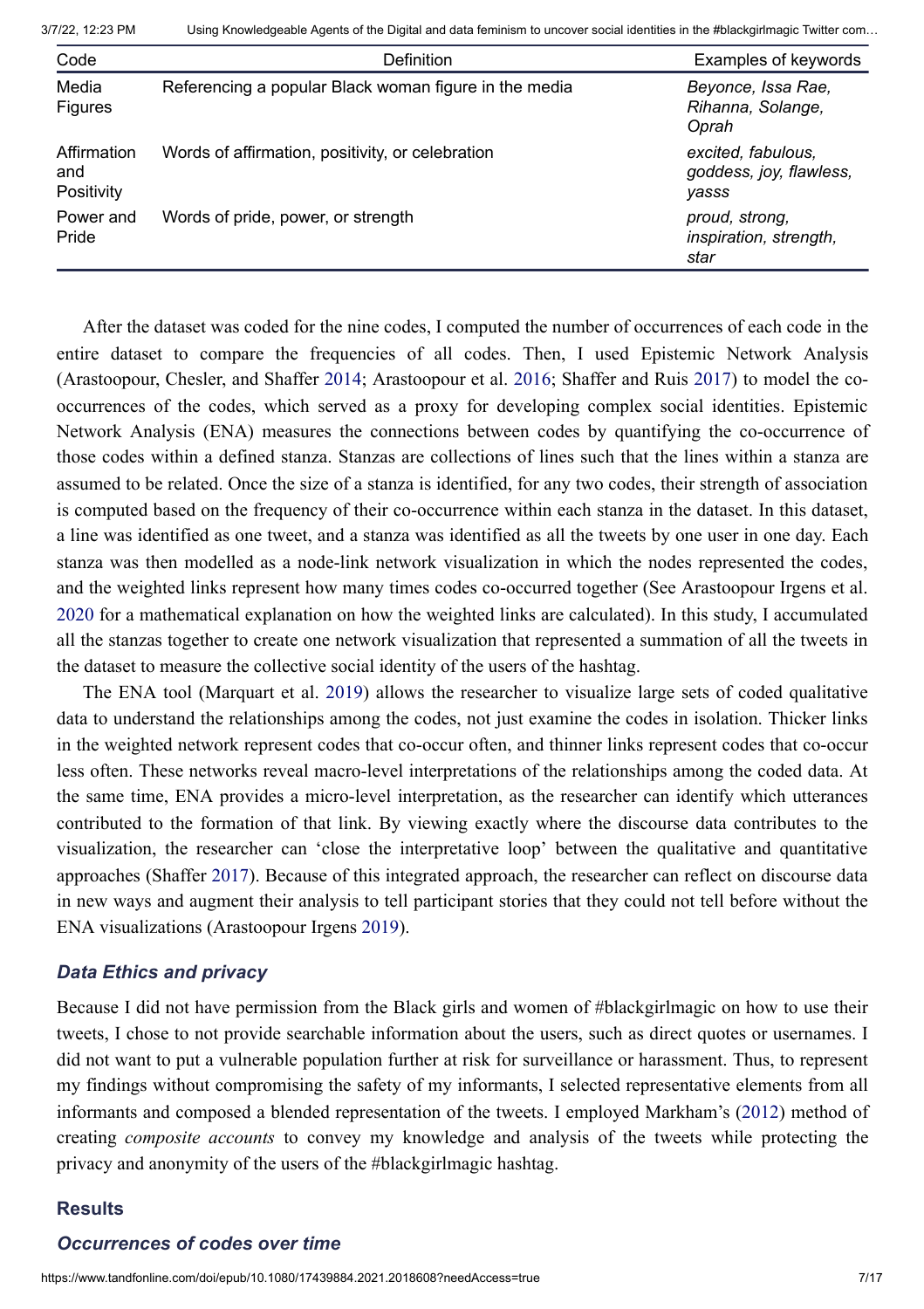3/7/22, 12:23 PM Using Knowledgeable Agents of the Digital and data feminism to uncover social identities in the #blackgirlmagic Twitter com…

The most frequently occurring code in the tweets was *body and hair* occurring 258,410 times or in 32% of the tweets ([Figure 1\)](https://www.tandfonline.com/reader/content/17f67731575/10.1080/17439884.2021.2018608/format/epub/EPUB/xhtml/f0001.xhtml). This was closely followed by *affirmation and positivity* occurring 237,415 times or in 29% of the tweets. *Power and pride* occurred about half as often as *body and hair* and the remaining codes occurred in fewer than 100,000 tweets, which was less than 12% of the tweets.



**Figure 1**. Total number of occurrences of each code within the dataset. Each code counted once per tweet.

## *Investigating social identities through the co-occurrences of codes*

Although *body and hair* and *affirmation and positivity* were the most frequently occurring codes, the network analysis showed that the codes co-occurred together in different patterns. Three of these cooccurrences were the most prominent according to the qualitative and network analyses, and they occurred around bodies and hair, academic and professional accomplishments, and social justice.

## *Pride and love around physical appearances: co-occurrences with black bodies and hair*

The top three strongest connections occurred among body and hair, affirmation and positivity, and power and pride [\(Figure 2\)](https://www.tandfonline.com/reader/content/17f67731575/10.1080/17439884.2021.2018608/format/epub/EPUB/xhtml/f0002.xhtml). These tweets typically contained Black girls and women posting photos of themselves or of others. In fact, 70% of tweets that were coded for body and hair featured a photo uploaded to Twitter or linked to Instagram. These tweets generally featured a celebration of Black bodies with a focus on hair, skin, and clothing.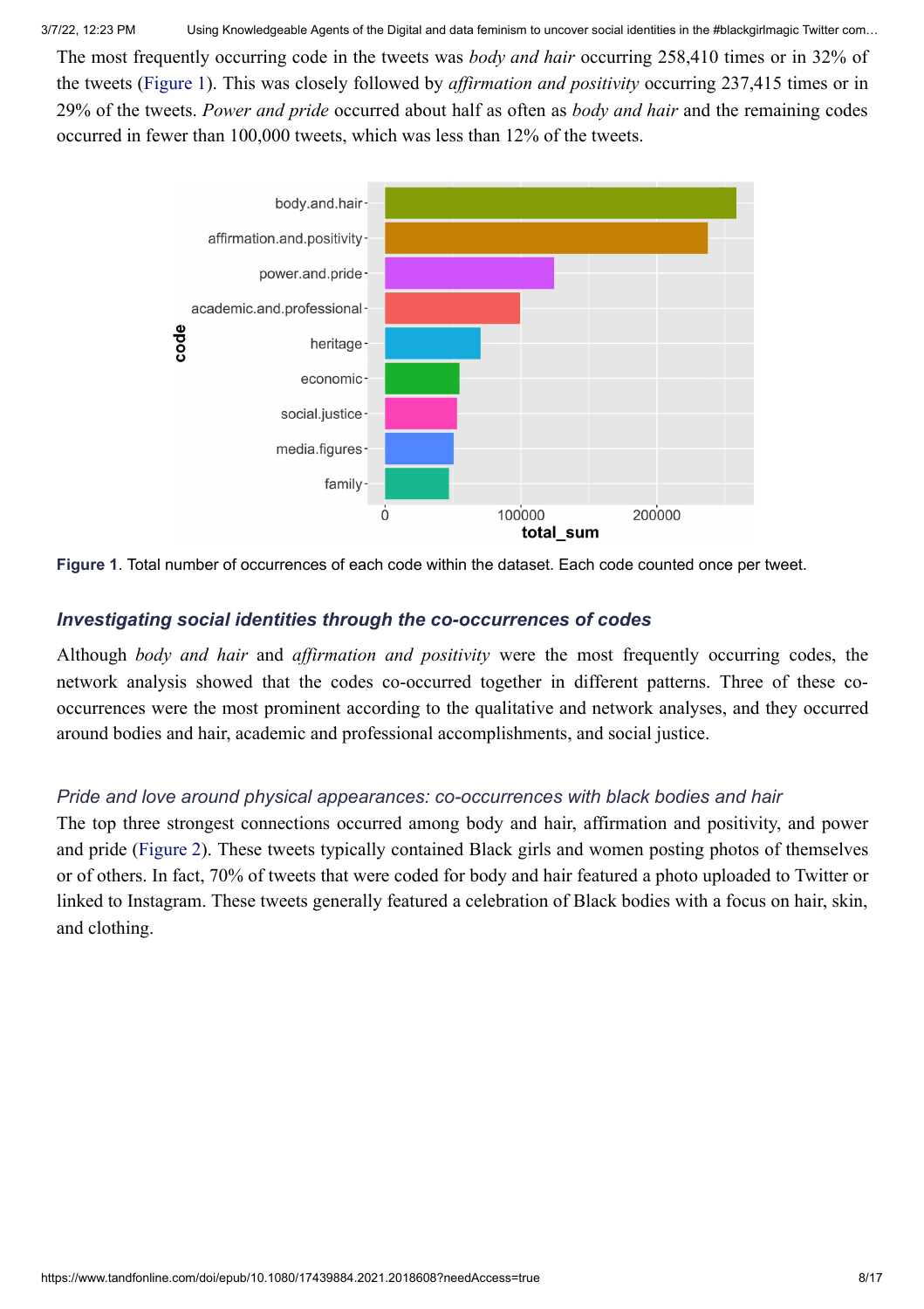

**Figure 2**. Average network across all four years of tweets highlighting the triangle among body and hair, affirmation and positivity, and power and pride. Numeric weights for the selected links are displayed and stronger links are visually represented with thicker and darker lines.

These three codes centered on celebrating particular aspects of Black women's bodies such as dark skin, Black hair and hairstyles, and African or African American cultural clothing. Tweets that celebrated Black beauty often featured a photo of the user with the hashtags #melanin or #melaninpoppin indicating a celebration of dark skin tones. These tweets also included the hashtag #natural or #naturalhair indicating the celebration of Black women's hair that is natural or untreated. For example, one tweet featured a photo of a Black woman in a traditional African headdress, earrings, and sandals with a celebratory message about her physical appearance.

Although the tweets celebrated Black hair, they also addressed some tensions related to dominant ideologies. Some users used the hashtag #BlackISBeautiful*,* emphasizing the 'is' in 'black is beautiful,' suggesting a counter-normative statement as if they were arguing with dominant ideologies around beauty. Similarly, other users celebrated their natural hair with pride and strength using hashtags such as #queen and #strongwomen, but at the same time acknowledged the struggle of natural hair being pitted against an impossible dominant standard of White beauty. These women admitted that as much as they feel strength in embracing their natural hair, they struggle with such ideas when faced with a dominant standard.

Thus, this first and most common social identification in the #blackgirlmagic Twitter community was *pride and love around physical appearances*.

## *Pride and love around accomplishments and roots: co-occurrences with academic and professional accomplishments*

A second social identity centered on academic and professional accomplishments [\(Figure 3](https://www.tandfonline.com/reader/content/17f67731575/10.1080/17439884.2021.2018608/format/epub/EPUB/xhtml/f0003.xhtml)). The strongest connections to this code were again, body and hair, affirmation and positivity, and power and pride, but heritage also played a role in this collection.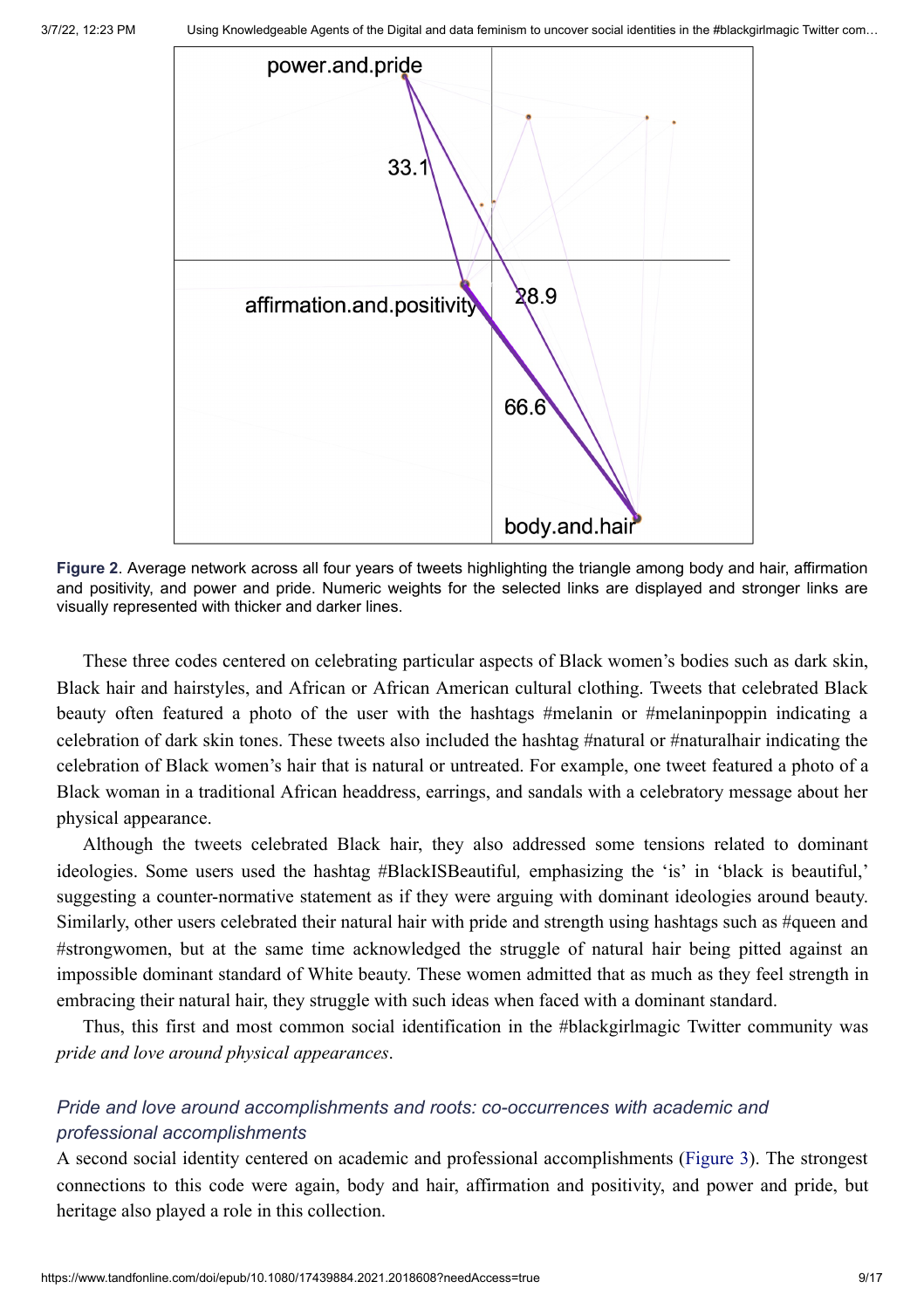

**Figure 3**. Average network across all four years of tweets highlighting connections to *academic and professional.* Numeric weights for the selected links are displayed and stronger links are visually represented with thicker and darker lines. A large dot is placed at the *academic and professional* node to highlight connections to this code.

These tweets promoted a Black woman's academic or professional success in addition to acknowledging beauty about their physical appearance. This reoccurring idea represented Black women as simultaneously intelligent, successful, and physically attractive. For example, one user tweeted about the success of a woman in engineering while also indicating she was a beautiful Black woman. Another user expressed her pride for both college graduation day and her natural curly hair that she styled to celebrate this particular milestone using the hashtag #proudofmyself.

Some users connected to Instagram to promote their fashion blogs, poetry collections, or fitness businesses that focused on Black beauty and heritage. For example, artists posted photos of their photography artwork, including self-portraits with stylized colors that proudly feature natural curls. These artists also celebrated their artwork in the form of painted sneakers, hats, and fashion prints inspired by Caribbean and African cultures. Hashtags associated with these tweets included #naturalhair, #blackqueen, #blackbusiness, and #artist.

Other artists posted modern portraits of Black girls. These artists used hashtags such as #blackgirlmagic and #drawingwhileblack. Other users who followed such artists provided positive feedback, commenting on the talent of the artists and also the beauty of the Black bodies highlighted in the artistic creations.

Thus, a second social identification in the #blackgirlmagic Twitter community was *pride and love around accomplishments and roots*, revealing academic and professional successes grounded in pride, love, and African heritage.

#### *Fighting racial/gender oppression and celebrating advocacy: co-occurrences with social justice*

In addition to being a space to celebrate Black women's beauty and accomplishments communally and publicly, the #blackgirlmagic community was also a space in which Black women confronted oppressive paradigms. The co-occurrences that supported the disruption of oppression were between social justice,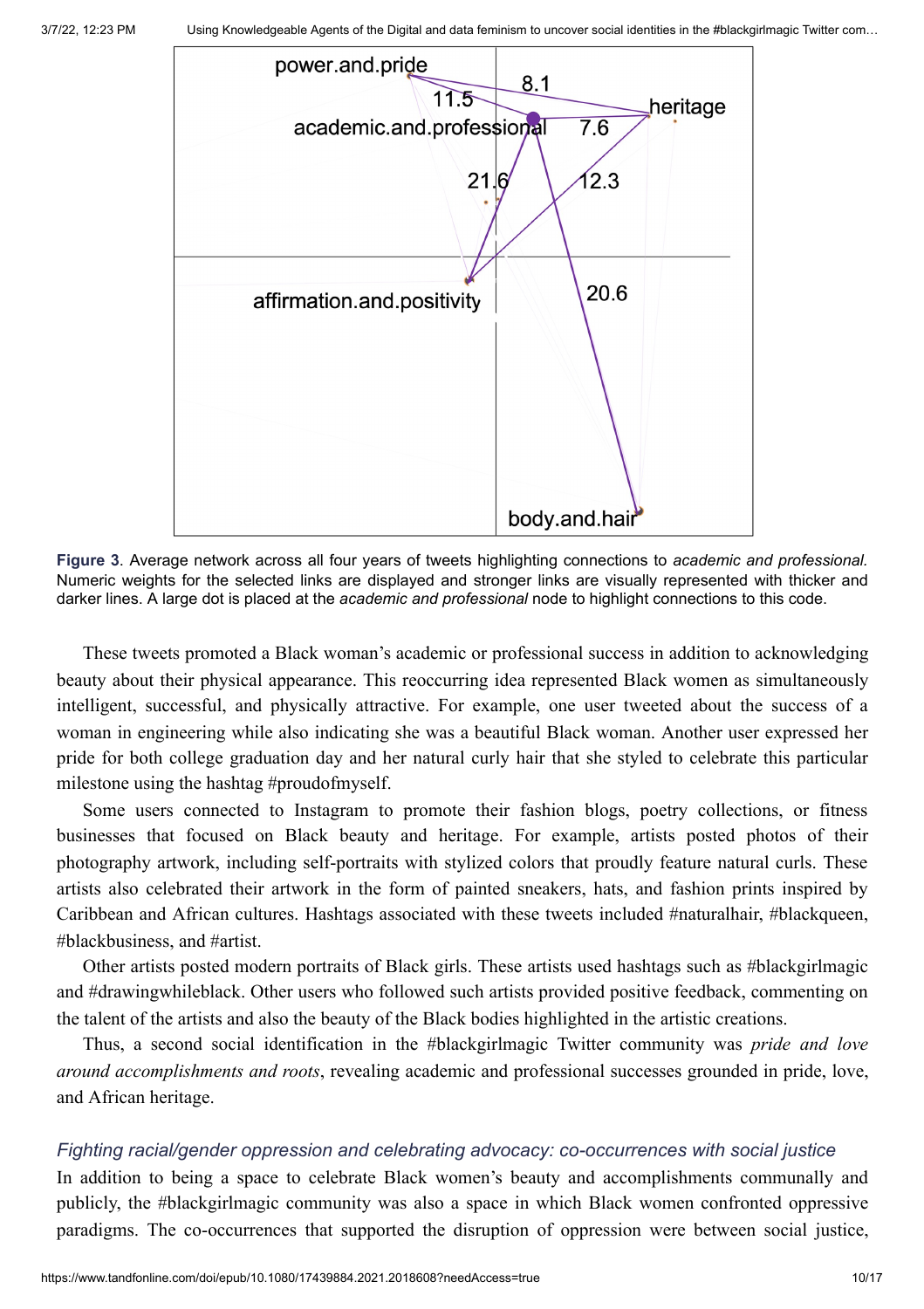[body and hair, affirmation and positivity, power and pride, academic and professional, and heritage \(Figure](https://www.tandfonline.com/reader/content/17f67731575/10.1080/17439884.2021.2018608/format/epub/EPUB/xhtml/f0004.xhtml) 4).



**Figure 4**. Average network across all four years of tweets highlighting connections around social justice. Numeric weights for the selected links are displayed and stronger links are visually represented with thicker and darker lines. A large dot is placed at the social justice node to highlight connections to this code.

Such tweets centered on drawing attention to the discrimination and racism that Black women face in various contexts. Some users posted videos of spoken word poetry. Confidently using African American vernacular, these artists criticized popular negative conceptions of Black women and promoted Black women's physical beauty and professional accomplishments.

Tweets in this category also supported Black Lives Matter movements and protests about violent attacks against Black people in the U.S. The tweets that used #blacklivesmatter and #blackgirlmagic included descriptions of Black girls and women's mistreatment in historic and recent contexts. Examples included the Sixteenth Street Baptist Church Bombing that took place on September 15, 1963, in which four young Black girls were killed, and the killing of Breonna Taylor on March 13, 2020. Some users quoted famous Black rights advocates, such as the protest chant attributed to activist Assata Shakur: 'We have nothing to lose but our chains.' This quote was likely used to reference the chains that Black people historically were forced to wear in times of slavery and the metaphorical chains that Black people currently wear in terms of modern forms of oppression.

Some tweets expressed frustration around culture appropriation. Users suggested that White people in the entertainment business appropriate and profit from Black culture without acknowledging historic significance. Others specifically referenced the appropriation of Black hair by White woman. These users made statements similar to the sentiment, 'everybody wanting to be Black until it's time to be Black.' According to many users, statements such as these refer to White women claiming Black hair, clothes, music, and culture but not having to experience the lack of privileges that Black women have such as, being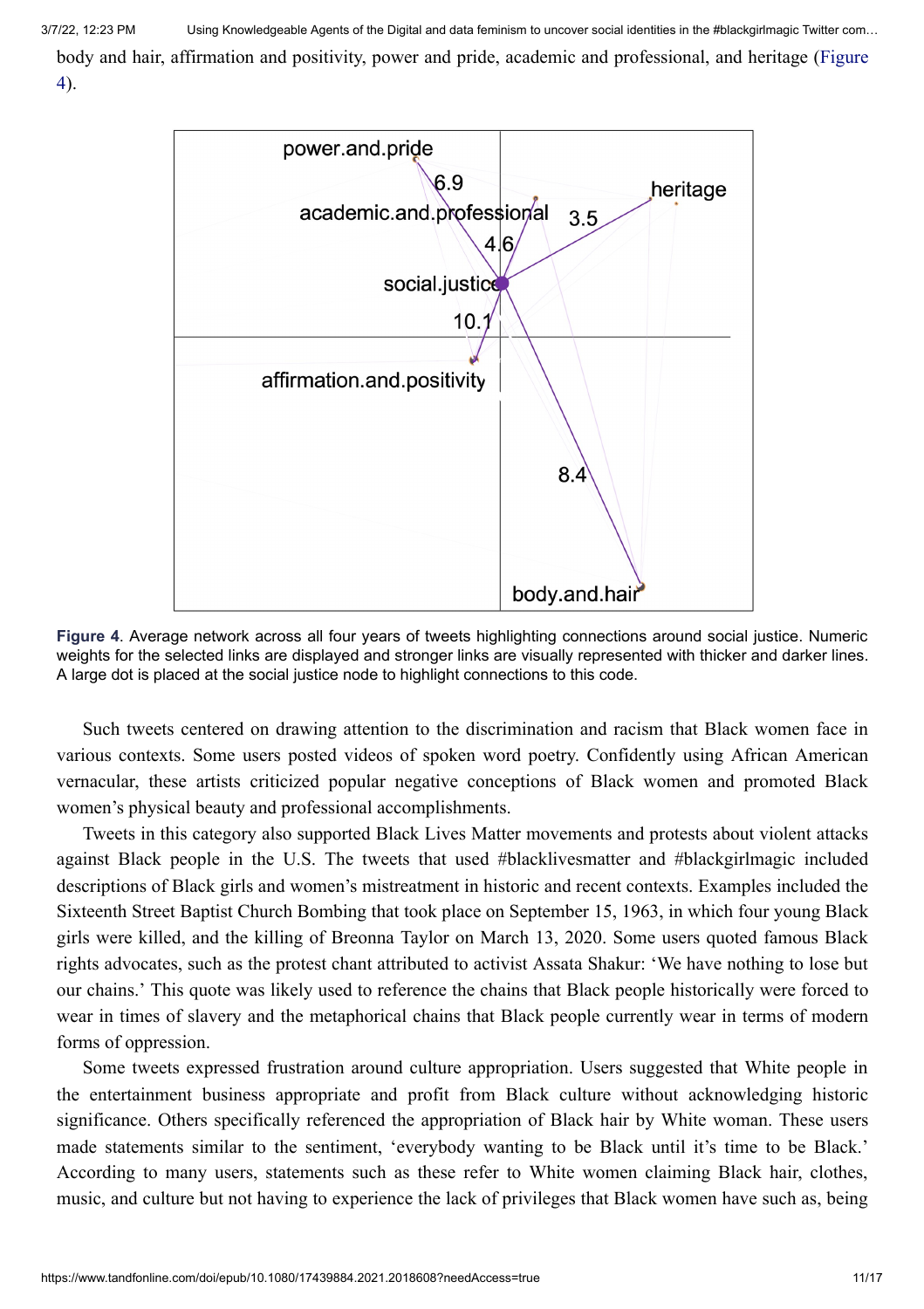discriminated in the workplace for the same hairstyles, being paid less than White women, and being harassed by police.

Other tweets around social justice were linked to positivity and celebrated women who engage in activism for the Black community, such as criminal justice reform. Some users celebrated the Black Lives Matter and linked the movement explicitly to #blackgirlmagic indicating how the movement has inspired their daughters and other family members.

Thus, this last social identification in the #blackgirlmagic Twitter community was *fighting racial/gender oppression and celebrating advocacy*, expressing sadness, anger, and frustrations but also celebrating advocacy and fighting against oppression collectively.

#### **Discussion**

#### *#Blackgirlmagic as a digital space for complex social identities*

By applying a data feminist approach to analysing #blackgirlmagic tweets, I developed nine codes and visualized the co-occurrences of codes to uncover social identities. The most frequently occurring cooccurrences were among Black women's bodies and hair, affirmations, and pride, revealing a social identity of *pride and love around physical appearances*. These tweets celebrated Black women's natural textured hair and dark skin, which historically have been othered and pitted against a hegemonic and institutionalized standard of White beauty (Collins [2002\)](#page-15-8). Although these tweets about body and hair were highly positive, they also included tensions and uncertainties. Another pattern focused on Black women's academic and professional achievements, revealing a social identity of *pride and love around accomplishments and roots*. This social identity speaks to the multiplicity of how Black women see themselves in this space: as academically talented, professional successful, physically beautiful, and ethnically diverse. The last pattern of co-occurrences revealed a social identity of *fighting racial/gender oppression and celebrating advocacy*. Although these social justice tweets were connected to positivity and pride around advocacy, they were also connected to the dark and twisted history of slavery in the U.S. and ongoing oppression for Black girl and women. Taken together, these three prominent patterns reveal the highly positive and affirmative take on Black women's lived experiences but also their existing tensions, uncertainties, and adversities.

Although scholars have argued that the term 'magic' limits Black girls in expressing their challenges (Chavers [2016](#page-15-3); Adams-Bass and Bentley-Edwards [2020\)](#page-15-4), in the context of the #blackgirlmagic Twitter community, magic embraced the good and the bad in these girls' lived experiences. Magic was the ability for Black girls to set their own standard of beauty that goes against the dominant standard and to take action to create counter-narratives despite being rendered invisible (Ladson-Billings [2017](#page-16-5)). Magic was used to provide the flexibility and imagination needed for surviving and persevering oppression (Toliver [2019](#page-17-0)) by engaging in creative forms of expressing feelings around and combating racial injustice. In other words, Black girls and women co-created a complex digital space around the term #blackgirlmagic that simultaneously embraced positive messaging and affirmation, as well as uncertainties, sadness, anger, and frustrations in the face of oppression.

Of course, these claims are not about all Black girls and certainly not about each individual Black girl in this Twitter community. Rather, these claims are about the collective social identities that the members of this hashtag community have declared to the public, which defy and challenge oppressive paradigms (Konnelly [2015](#page-16-9); De Kosnik and Feldman [2019](#page-15-6); Gonzalez [2020](#page-16-8)).

#### *The girls and women of #blackgirlmagic as knowledgeable agents of the digital*

Using a popular social media space, the girls and women of #blackgirlmagic came together to publicly display multiple, self-defined social identities. They drew from their own lived experiences and were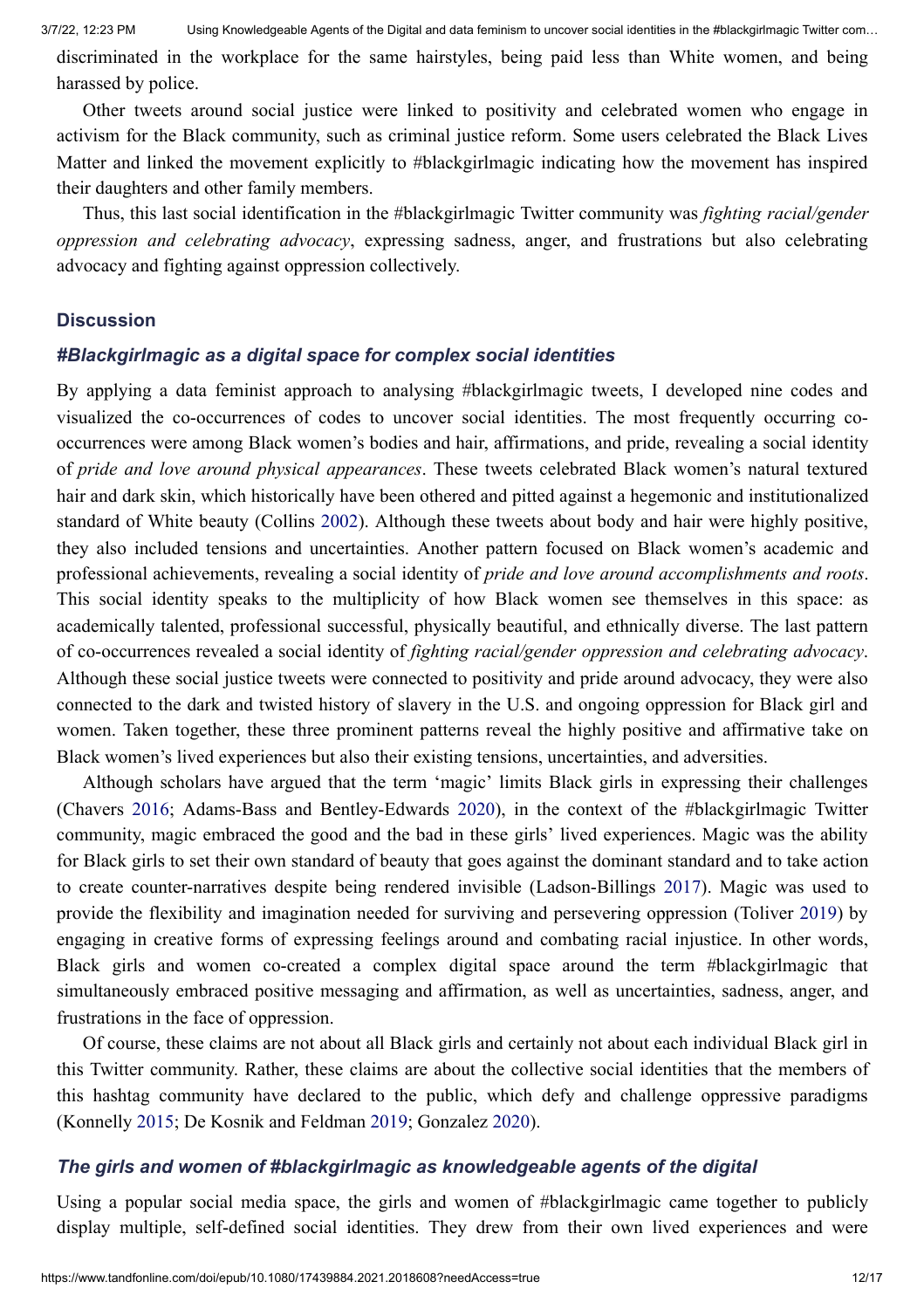agentive in rewriting narratives and images of themselves, engaging in sensemaking of their lives as knowledgeable digital agents (Lewis Ellison [2017\)](#page-16-0).

In this study, there was evidence of all seven components of the Knowledge Agents of the Digital framework. At a holistic level, the girls and women of #blackgirlmagic created a collective *intersectional gender/race/class* digital space and shaped it to meet their needs and desires. In this sense, the members of this hashtag community *fostered agency* to publicly self-define themselves to the rest of the world. The tweets revealed the ways in which their Blackness, femaleness, and socio-economic classes shaped their *lived experiences* as mothers, sisters, students, business owners, artists, activists, and more. And in some tweets, they drew on and shared their experiences in more than one of these roles.

The findings also highlighted the relationship between Black girls' hair, affirmations, and pride. Such tweets revealed how Black girls *embody the self,* posting photos of themselves and their friends and families, focusing on celebrating Black hair, skin, and clothing, but also at times expressing uncertainties and frustrations around dominant beauty standards. The tweets also revealed public displays of *reaffirming/self-defining* their digital and nondigital roles through posted artifacts and responses to each other's work. For example, some artists engaged with Twitter followers about their portraits of Black girls, showing how their artwork has been reformulated and has evolved over time. Moreover, the #blackgirlmagic Twitter community was a space where Black girls *possessed power/advocacy* and *disrupted oppression/inequities/injustices*. The Black girls who disrupted such oppression did so by referencing historic and current contexts of racism and sexism. For example, some tweets expressed frustration around Black bodies and hair being subjugated and appropriated by White people in positions of power. However, some tweets were linked to positivity and celebrated women who engaged in activism in Black communities, providing hope for those fighting for freedom.

Thus, this analysis suggests that #blackgirlmagic embodied the components of the Knowledgeable Agents of the Digital (Lewis Ellison [2017](#page-16-0)). This study contributes to a broader and nuanced understanding of being a knowledgeable agent in a racialized and gendered society, which may be a useful lens for analysing other non-dominant populations.

#### *Reflections on taking a feminist lens to online big data analysis*

Taking a feminist methodologies approach in this work required dismantling traditional dichotomies (Lykke [2010\)](#page-16-25) such as public/private, domination/subordination, discursive/material, human/non-human, insider/outsider, and researcher/participant. One dichotomy that I encountered was human versus nonhuman. In the initial stages of this study, I discovered that my institution considers the collection of publicly available Twitter data as a non-human subjects study. I did not need to ask permission from nor notify the Twitter users that I would be analysing and publishing their public posts. However, I felt uneasy that my informants did not know that I downloaded and analyzed their data and that they were not involved or notified of this process. Through my ethical reflections and commitments, I decided to not publish any usernames or provide direct quotations that could put my informants at risk. I realized that publicly available data is not equivalent to openly sharable data.

Another dichotomy I encountered was private versus public. By viewing my participants as informants (Patterson [2018\)](#page-16-18), I created an imagined conversation with them to understand their stories as much as possible, given the one-sided nature of the conversation. When I selected coded examples of tweets, I followed that person's timeline and profile to situate the tweet. Situating the tweet in a broader context of a user's profile helped me define and redefine the final set of codes. Moreover, I contemplated the power dynamics that existed as I filtered my informants' experiences through my chosen theoretical frameworks and methodologies without giving them an opportunity to validate my findings. Through these methodological choices, I viewed my informants as people, not as research subjects. Because my informants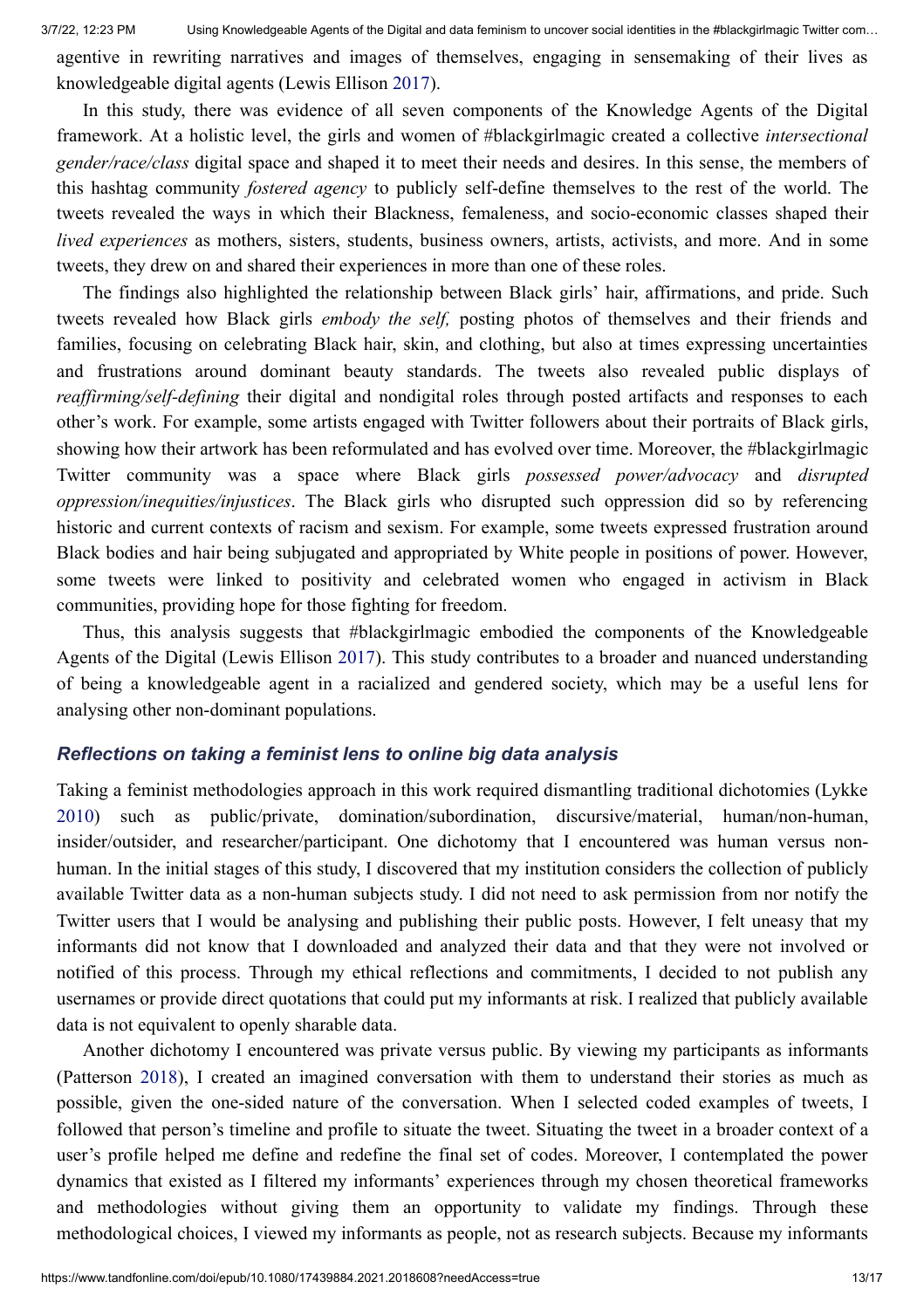did not consent to their information being used in this particular venue of publication, I made ethical commitments to protect their privacy and dignity, not make specific claims about individuals in this space, and represent the community as holistically and respectfully as possible.

The last dichotomy addressed in this study was insider versus outsider. During the research process, I reflected on my position along the insider/outsider spectrum across space and time. As a follower of the hashtag, I experienced and understood aspects of the #blackgirlmagic community. As a non-Black person and non-poster of the hashtag, there were aspects that were not relatable to my lived experiences and at times, I felt like an outsider and invisible 'lurker' (Morrow, Hawkins, and Kern [2015](#page-16-14)). Through critical reflection as a feminist data scientist, I chose to ground this work in Black feminist thought theories and methodologies while understanding my perspective advantages (Ladson-Billings [2000](#page-16-26)) as a non-White woman, the limitations of my Whiteness as an Iranian-American woman (Maghbouleh [2017](#page-16-20)), and my outsiderness as a non-Black woman.

When engaging in critical reflexivity, I realized that the ethical and personal tensions that I acknowledged and sat with during the research process were a fundamental aspect of analysing online big data through an intersectional feminist lens. As complications increased, I came close to abandoning this work altogether. However, through further contemplation and feedback, I viewed the complications as opportunities to contribute to scholarship on ethical analysis of interactive online digital spaces and to provide new forms of counter-storytelling (Lewis Ellison and Solomon [2019\)](#page-16-13) using big data. In this analysis, I used an integrated qualitative/quantitative data analysis approach that allows us to privilege those voices that are not often heard (Arastoopour Irgens [2019](#page-15-14)). My use of a data feminism lens in conjunction with the ENA tool for visualizing discourse allows for a form of data science counter-storytelling that moves away from a deficit perspective in education.

I have presented one approach here, but more work is needed to explore alternative ethical approaches to online big data analysis. The easily accessible, seemly public datasets that researchers obtain can be traced back to humans. Without paying attention to the individuals who make up our datasets, we may cause harm to vulnerable populations who are harassed or under surveillance in online spaces. And without a humanistic lens, researchers may perpetuate biased or discriminatory views about the people in their datasets. Thus, in order to conduct online big data research with dignity and humanity, researchers cannot disconnect themselves from the people who live within our obtained datasets. We must be transparent about our choices in online big data research and explicit about the implications of such choices in our shared work in order to promote forms of good and to minimize harm.

#### **Conclusion**

The #blackgirlmagic hashtag is an example of how online communities have the capacity to be powerful learning and identity development spaces for marginalized populations. Through a data feminism approach informed by intersectionality, the process of analysing data from this community required critical reflexivity. A data feminism approach meant dismantling traditional dichotomies in big data research, sitting with tensions and discomforts, and centering ethical, political, and relational commitments to our researched populations. Using these approaches, the analysis in this study showed that the #blackgirlmagic community promoted self-defined, complex social identities around Black beauty, academic/professional accomplishments, and social justice. Because the women and girls of #blackgirlmagic were agentive in rewriting and sharing narratives and images of themselves, they were examples of knowledgeable agents of the digital. This study contributes to a broader and nuanced understanding of being in a racialized and gendered online and offline world.

#### **Acknowledgements**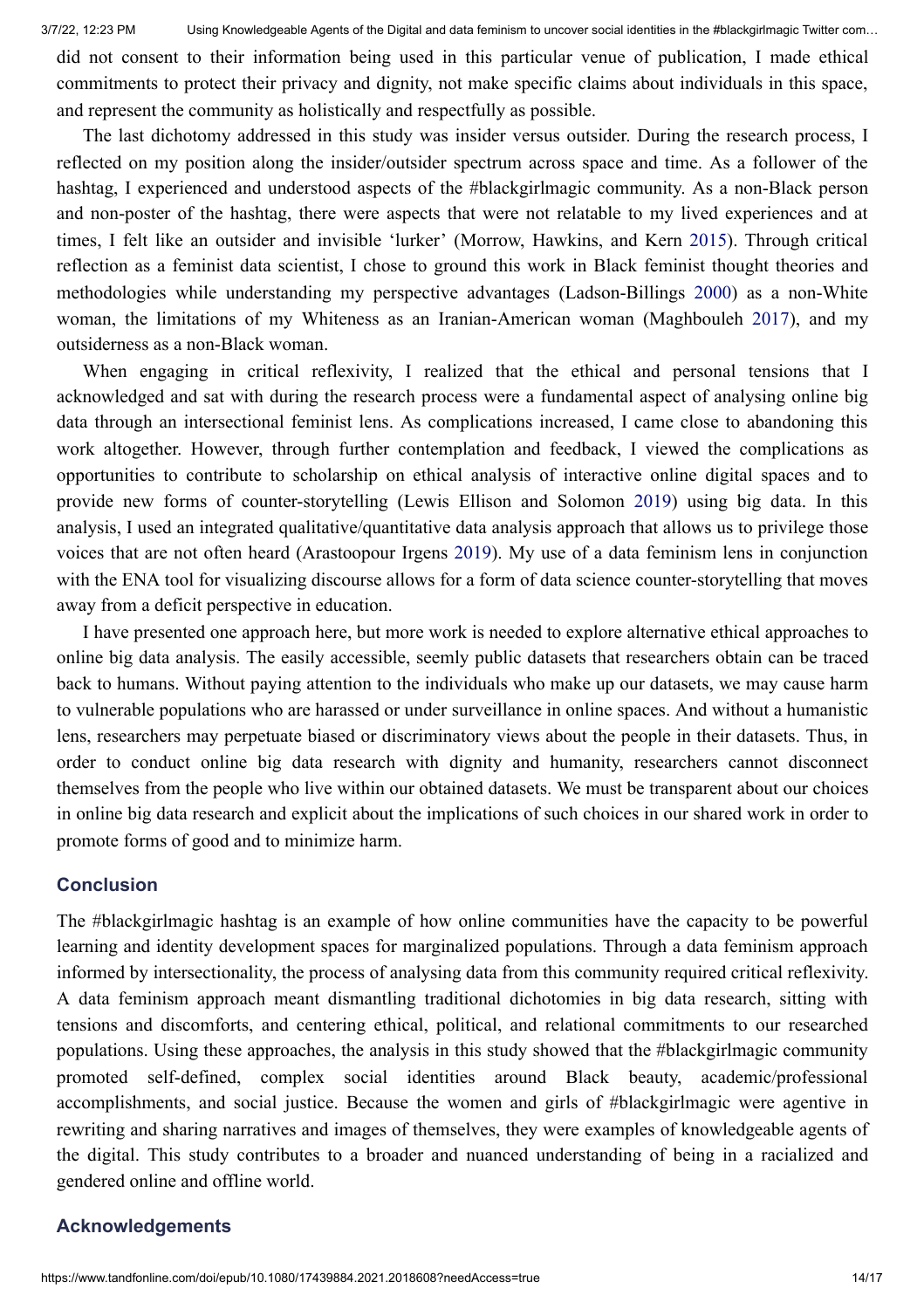Thank you to the women and girls of the Twitter #blackgirlmagic community for creating a complex and powerful digital space. And thank you to the reviewers of this manuscript and the editors who provided valuable feedback that significantly improved this publication.

#### **Disclosure statement**

No potential conflict of interest was reported by the author(s).

#### **Notes on contributor**

*Dr. Arastoopour Irgens* is Assistant Professor of Learning Sciences and Director of the IDEA lab at Clemson University. She is a former middle school computer science and high school mathematics teacher. Her research focuses on (1) designing immersive, inclusive digital learning environments with a focus on engineering and computer science and (2) using learning analytics to investigate how learners make cognitive and socio-emotional connections. In her design-based research, she engages in participatory methods that actively involve teachers, students, and community partners working together to co-design digital learning environments that serve their communities. In her learning analytics work, she uses quantitative ethnography, computational linguistics, and discourse networks to make sense of how learners engage with digital technologies. Golnaz's work has been published in several journals including the Journal of Women and Minorities in Education, Instructional Science, and the Journal of Science Education and Technology. She also serves as vice president for the International Society for Quantitative Ethnography (ISQE) and on the writing team for the 2021 South Carolina K-12 college and career ready science standards.

#### **References**

- <span id="page-15-4"></span>Adams-Bass, Valerie N., and Keisha L. Bentley-Edwards. 2020. "The Trouble With Black Girl Magic for Black Girls." In *Strong Black Girls: Reclaiming Schools in Their Own Image*, edited by Danielle Apugo, Lynnette Mawhinney, and Afiya Mbilishaka. New York: Teachers College Press.
- <span id="page-15-11"></span>Arastoopour, Golnaz, Naomi C. Chesler, and David Williamson Shaffer. 2014. "Epistemic Persistence: A Simulation-Based Approach to Increasing Participation of Women in Engineering." *Journal of Women and Minorities in Science and Engineering* 20 (3).
- <span id="page-15-12"></span>Arastoopour, Golnaz, David Williamson Shaffer, Zachari Swiecki, A. R. Ruis, and Naomi C. Chesler. 2016. "Teaching and Assessing Engineering Design Thinking with Virtual Internships and Epistemic Network Analysis." *International Journal of Engineering Education* 32 (2).
- <span id="page-15-14"></span>Arastoopour Irgens, Golnaz. 2019. "Quantitative Ethnography Across Domains: Where We Are and Where We Are Going." Keynote presented at the International Conference for Quantitative Ethnography, Madison, WI, October. [https://mediaspace.wisc.edu/media/1\\_wc2vypki](https://mediaspace.wisc.edu/media/1_wc2vypki).
- <span id="page-15-13"></span>Arastoopour Irgens, Golnaz, Sugat Dabholkar, Connor Bain, Philip Woods, Kevin Hall, Hillary Swanson, Michael Horn, and Uri Wilensky. 2020. "Modeling and Measuring High School Students' Computational Thinking Practices in Science." *Journal of Science Education and Technology* 29 (1): 137–161.
- <span id="page-15-10"></span>Braun, Virginia, and Victoria Clarke. 2006. "Using Thematic Analysis in Psychology." *Qualitative Research in Psychology* 3 (2): 77–101.
- <span id="page-15-3"></span>Chavers, Linda. 2016. "Here's My Problem With #BlackGirlMagic." ELLE. January 13, 2016. [https://www.elle.com/life-love/a33180/why-i-dont-love-blackgirlmagic/.](https://www.elle.com/life-love/a33180/why-i-dont-love-blackgirlmagic/)
- <span id="page-15-8"></span>Collins, Patricia Hill. 2002. *Black Feminist Thought: Knowledge, Consciousness, and the Politics of Empowerment*. New York, NY: Routledge.
- <span id="page-15-9"></span>Collins, Patricia Hill, and Sirma Bilge. 2020. *Intersectionality*. Second Edition. Cambridge, UK: John Wiley & Sons.
- <span id="page-15-0"></span>Corple, Danielle J., and Jasmine R. Linabary. 2020. "From Data Points to People: Feminist Situated Ethics in Online Big Data Research." *International Journal of Social Research Methodology* 23 (2): 155–168.
- <span id="page-15-6"></span>De Kosnik, Abigail, and Keith P. Feldman. 2019. "Introduction: The Hashtags We've Been Forced to Remember." In *#Identity*, edited by Abigail De Kosnik, and Keith P. Feldman, 1–19. Hashtagging Race, Gender, Sexuality, and Nation. University of Michigan Press. [https://www.jstor.org/stable/j.ctvndv9md.4.](https://www.jstor.org/stable/j.ctvndv9md.4)

<span id="page-15-1"></span>D'Ignazio, Catherine, and Lauren F. Klein. 2020. *Data Feminism*. Cambridge, Massachusetts: The MIT Press.

- <span id="page-15-5"></span>Donato-Sapp, Helena. 2020. "Black Girl Magic Is a Glorious Gift." In *Strong Black Girls: Reclaiming Schools in Their Own Image*, edited by Danielle Apugo, Lynnette Mawhinney, and Afiya Mbilishaka. New York: Teachers College Press.
- <span id="page-15-7"></span>Duthely, Regina. 2017. "Black Feminist Hip-Hop Rhetorics and the Digital Public Sphere." *Changing English* 24 (2): 202–212.
- <span id="page-15-2"></span>Flake, Ebony. 2017. "As #BlackGirlMagic Turns Four Years Old, CaShawn Thompson Has A Fresh Word For All The Magical Black Girls." Blavity News & Politics. August 19, 2017. [https://blavity.com/as-blackgirlmagic-turns-four-](https://blavity.com/as-blackgirlmagic-turns-four-years-old-cashawn-thompson-has-a-fresh-word-for-all-the-magical-black-girls)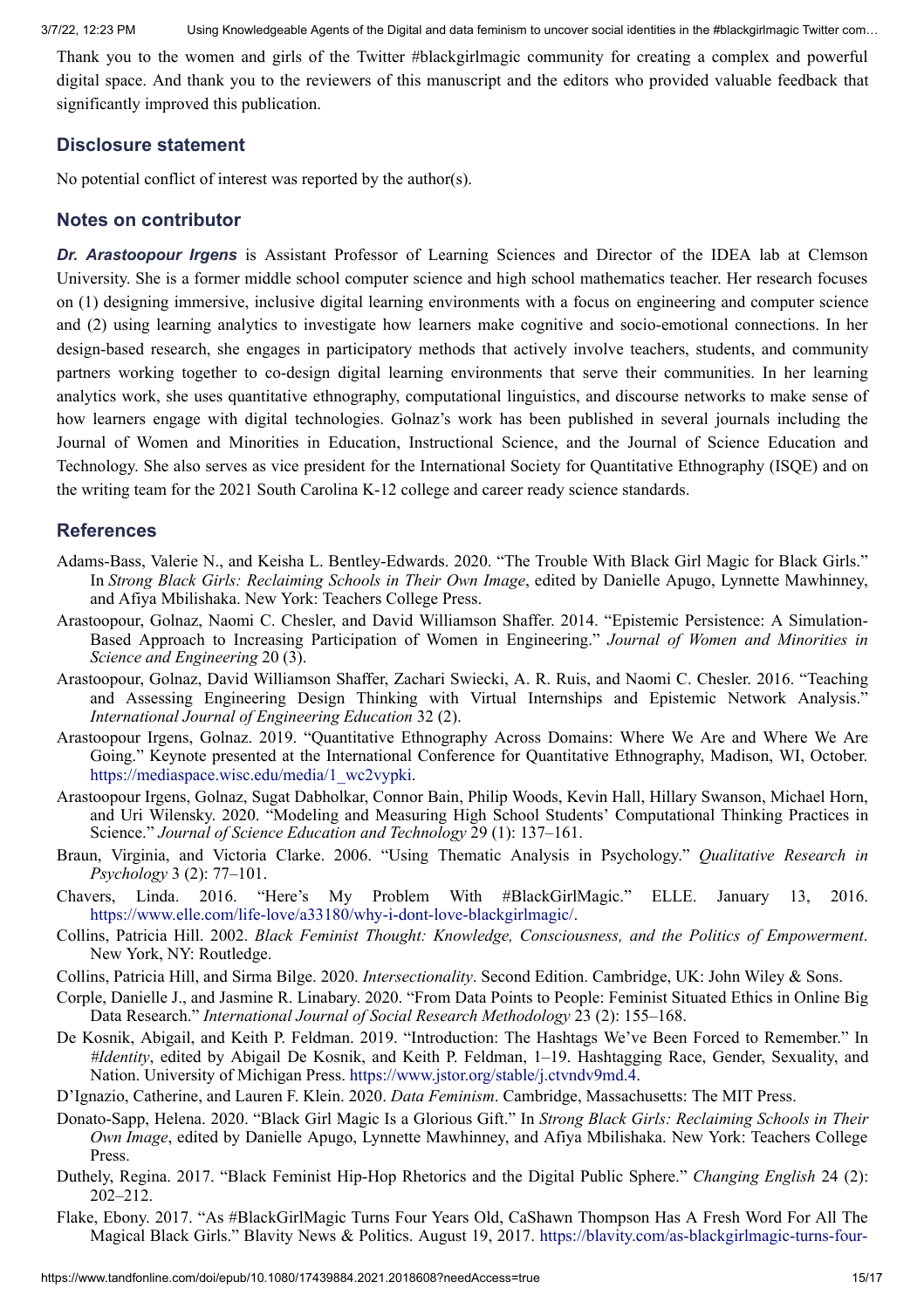3/7/22, 12:23 PM Using Knowledgeable Agents of the Digital and data feminism to uncover social identities in the #blackgirlmagic Twitter com…

[years-old-cashawn-thompson-has-a-fresh-word-for-all-the-magical-black-girls.](https://blavity.com/as-blackgirlmagic-turns-four-years-old-cashawn-thompson-has-a-fresh-word-for-all-the-magical-black-girls)

- <span id="page-16-4"></span>Foster, Kimberly. 2016. "Dr. Linda Chavers on #BlackGirlMagic and the Article That Started a Firestorm - For Harriet | Celebrating the Fullness of Black Womanhood." *For Harriet*, January 15, 2016. [http://www.forharriet.com/2016/01/dr-linda-chavers-on-blackgirlmagic-and.html.](http://www.forharriet.com/2016/01/dr-linda-chavers-on-blackgirlmagic-and.html)
- <span id="page-16-8"></span>Gonzalez, Victoria M. 2020. "Where Is the 'We' in Online Social Movements?: Rethinking the Role of Collective Identity in Online Activism." Ph.D., United States – New Jersey: Rutgers The State University of New Jersey, School of Graduate Studies. [https://search.proquest.com/docview/2426123272/abstract/3FCE0E6EE01E4AE6PQ/1.](https://search.proquest.com/docview/2426123272/abstract/3FCE0E6EE01E4AE6PQ/1)
- <span id="page-16-10"></span>Gorski, Paul C. 2011. "Unlearning Deficit Ideology and the Scornful Gaze: Thoughts on Authenticating the Class Discourse in Education." *Counterpoints* 402: 152–173.
- <span id="page-16-17"></span>Haraway, Donna. 1988. "Situated Knowledges: The Science Question in Feminism and the Privilege of Partial Perspective." *Feminist Studies* 14 (3): 575–599.
- <span id="page-16-6"></span>Hay, Kellie, Rebekah Farrugia, and Deidre Smith. 2018. "D.S. Sense's "On My Detroit Everything": Self-Articulating Black Girl Magic." *Arts* 7 (2): 17.
- <span id="page-16-9"></span>Konnelly, Alexah. 2015. "#Activism: Identity, Affiliation, and Political Discourse-Making on Twitter." *The Arbutus Review* 6 (1): 1–16.
- <span id="page-16-26"></span>Ladson-Billings, Gloria. 2000. "Racialized Discourses and Ethnic Epistemologies." In *Handbook of Qualitative Research*, edited by Norman K. Denzin, and Yvonna S. Lincoln. 2nd ed. Thousand Oaks, Calif: Sage Publications.
- <span id="page-16-5"></span>Ladson-Billings, Gloria. 2017. "Black Girls Are More Than Magic." *Bank Street Occasional Paper Series* 2017 (38): 6.
- <span id="page-16-0"></span>Lewis Ellison, Tisha. 2017. "Integrating and Humanizing Knowledgeable Agents of the Digital and Black Feminist Thought in Digital Literacy Research." In *Handbook of Writing, Literacies, and Education in Digital Cultures*, edited by Kathy A. Mills, Amy Stornaiuolo, Anna Smith, and Pandya Jessica Zacher, 88–98. 1st ed. Routledge.
- <span id="page-16-12"></span>Lewis Ellison, Tisha. 2019. "The Matter of Parents' Stories: Urban African American Mothers' Counter-Stories About the Common Core State Standards and Quality Teaching." *Urban Education* 54 (10): 1431–1461.
- <span id="page-16-11"></span>Lewis Ellison, Tisha, and David E. Kirkland. 2014. "Motherboards, Microphones and Metaphors: Re-Examining New Literacies and Black Feminist Thought Through Technologies of Self." *E-Learning and Digital Media* 11 (4): 390– 405.
- <span id="page-16-13"></span>Lewis Ellison, Tisha, and Marva Solomon. 2019. "Counter-Storytelling vs. Deficit Thinking Around African American Children and Families, Digital Literacies, Race, and the Digital Divide." *Research in the Teaching of English* 53 (3): 223–224.
- <span id="page-16-25"></span>Lykke, Nina. 2010. *Feminist Studies: A Guide to Intersectional Theory, Methodology and Writing*. Routledge.
- <span id="page-16-20"></span>Maghbouleh, Neda. 2017. *The Limits of Whiteness: Iranian Americans and the Everyday Politics of Race*. 1st ed. Stanford, California: Stanford University Press.
- <span id="page-16-1"></span>Mann, Larisa Kingston. 2014. "What Can Feminism Learn from New Media?" *Communication and Critical/Cultural Studies* 11 (3): 293–297.
- <span id="page-16-24"></span>Markham, Annette. 2012. "FABRICATION AS ETHICAL PRACTICE: Qualitative Inquiry in Ambiguous Internet Contexts." *Information, Communication & Society* 15 (3): 334–353.
- <span id="page-16-2"></span>Marquart, Cody, Zachari Swiecki, Wesley Collier, Brendan Eagan, Roman Woodward, and David Williamson Shaffer. 2019. *RENA: Epistemic Network Analysis* (version 0.2.0.1). https://cran.r[project.org/web/packages/rENA/index.html.](https://cran.r-project.org/web/packages/rENA/index.html)
- <span id="page-16-19"></span>Mercer, Justine. 2007. "The Challenges of Insider Research in Educational Institutions: Wielding a Double-Edged Sword and Resolving Delicate Dilemmas." *Oxford Review of Education* 33 (1): 1–17.
- <span id="page-16-15"></span>Metcalf, Jacob, and Kate Crawford. 2016. "Where Are Human Subjects in Big Data Research? The Emerging Ethics Divide." *Big Data & Society* 3 (1): 205395171665021.
- <span id="page-16-14"></span>Morrow, Oona, Roberta Hawkins, and Leslie Kern. 2015. "Feminist Research in Online Spaces." *Gender, Place & Culture* 22 (4): 526–543.
- <span id="page-16-18"></span>Patterson, Ashley. 2018. "YouTube Generated Video Clips as Qualitative Research Data: One Researcher's Reflections on the Process." *Qualitative Inquiry* 24 (10): 759–767.
- <span id="page-16-16"></span>Ravn, Signe, Ashley Barnwell, and Barbara Barbosa Neves. 2020. "What Is "Publicly Available Data"? Exploring Blurred Public–Private Boundaries and Ethical Practices Through a Case Study on Instagram." *Journal of Empirical Research on Human Research Ethics* 15 (1–2): 40–45.
- <span id="page-16-23"></span>Shaffer, David Williamson. 2017. *Quantitative Ethnography*. Madison, WI: Cathcart Press.
- <span id="page-16-22"></span>Shaffer, David Williamson, and A. R. Ruis. 2017. "Epistemic Network Analysis: A Worked Example of Theory-Based Learning Analytics." *Handbook of Learning Analytics*.
- <span id="page-16-21"></span>Silge, Julia, and David Robinson. 2016. "Tidytext: Text Mining and Analysis Using Tidy Data Principles in R." *The Journal of Open Source Software* 1 (3): 37.
- <span id="page-16-7"></span>Tajfel, Henri. 2010. *Social Identity and Intergroup Relations*. Vol. 7. Cambridge University Press.
- <span id="page-16-3"></span>Thomas, Dexter. 2015. "Why Everyone's Saying 'Black Girls Are Magic.'" Los Angeles Times. September 10, 2015. [https://www.latimes.com/nation/nationnow/la-na-nn-everyones-saying-black-girls-are-magic-20150909](https://www.latimes.com/nation/nationnow/la-na-nn-everyones-saying-black-girls-are-magic-20150909-htmlstory.html) htmlstory.html.